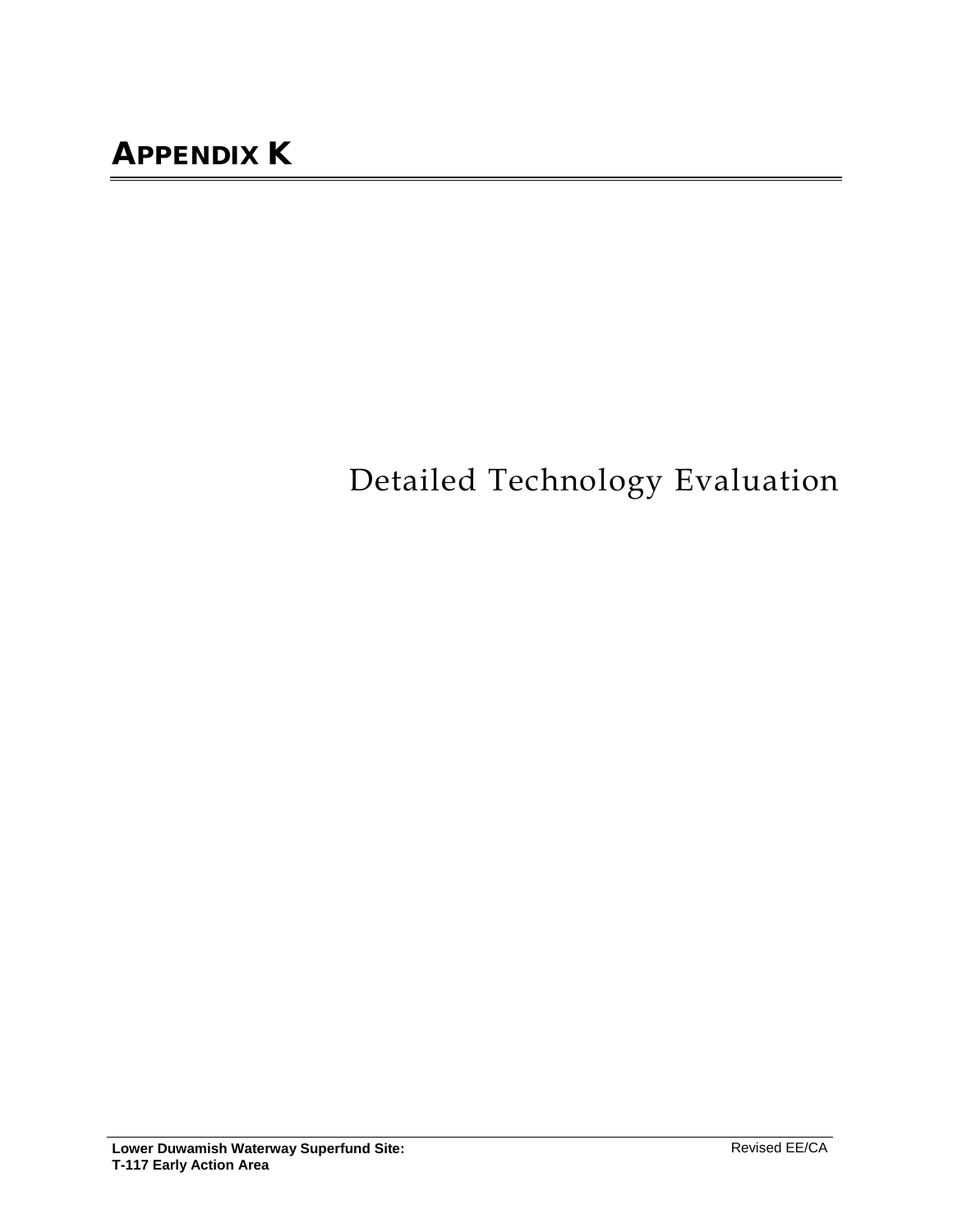## **Appendix K Detailed Technology Evaluation**

### **Table K-1. Review of candidate removal action technologies for the T-117 NTCRA**

|                             |                                                                                                                                                                                                                                                                  |                                                                                                                                                                                                                                                                                                                                     | <b>Effectiveness</b>                                                                                                                                                                 |                                                                                                                                                                                                                                                                                                                                                               |                                                                                                                                                             | Implementability                                                                                                                                                                                                                                                        |                                                                                                                                                                                                                                                                                                  |                                                         |                                                                                                                            |                                                                                             |
|-----------------------------|------------------------------------------------------------------------------------------------------------------------------------------------------------------------------------------------------------------------------------------------------------------|-------------------------------------------------------------------------------------------------------------------------------------------------------------------------------------------------------------------------------------------------------------------------------------------------------------------------------------|--------------------------------------------------------------------------------------------------------------------------------------------------------------------------------------|---------------------------------------------------------------------------------------------------------------------------------------------------------------------------------------------------------------------------------------------------------------------------------------------------------------------------------------------------------------|-------------------------------------------------------------------------------------------------------------------------------------------------------------|-------------------------------------------------------------------------------------------------------------------------------------------------------------------------------------------------------------------------------------------------------------------------|--------------------------------------------------------------------------------------------------------------------------------------------------------------------------------------------------------------------------------------------------------------------------------------------------|---------------------------------------------------------|----------------------------------------------------------------------------------------------------------------------------|---------------------------------------------------------------------------------------------|
| <b>Process Option</b>       | <b>Brief Description</b>                                                                                                                                                                                                                                         | <b>Contaminants of</b><br><b>Concern Typically</b><br><b>Treated</b>                                                                                                                                                                                                                                                                | <b>Advantages</b>                                                                                                                                                                    | <b>Disadvantages</b>                                                                                                                                                                                                                                                                                                                                          | <b>Site Conditions</b>                                                                                                                                      | <b>Advantages</b>                                                                                                                                                                                                                                                       | <b>Disadvantages</b>                                                                                                                                                                                                                                                                             | <b>Unit Cost Range</b>                                  | <b>Screening</b><br><b>Decision</b>                                                                                        | <b>Citation</b>                                                                             |
| <b>In Situ Treatment</b>    |                                                                                                                                                                                                                                                                  |                                                                                                                                                                                                                                                                                                                                     |                                                                                                                                                                                      |                                                                                                                                                                                                                                                                                                                                                               |                                                                                                                                                             |                                                                                                                                                                                                                                                                         |                                                                                                                                                                                                                                                                                                  |                                                         |                                                                                                                            |                                                                                             |
| Biological                  |                                                                                                                                                                                                                                                                  |                                                                                                                                                                                                                                                                                                                                     |                                                                                                                                                                                      |                                                                                                                                                                                                                                                                                                                                                               |                                                                                                                                                             |                                                                                                                                                                                                                                                                         |                                                                                                                                                                                                                                                                                                  |                                                         |                                                                                                                            |                                                                                             |
| Aerobic<br>biodegradation   | Degradation of organic<br>contaminants in the soil<br>using microbes in the<br>presence of oxygen.<br>Enhanced<br>bioremediation includes<br>the injection of<br>nutrients, oxygen or<br>other amendments.                                                       | Effective principally to<br>PAHs, other non-<br>halogenated SVOCs,<br>and BTEX.<br><b>Biodegradation of PCBs</b><br>not feasible.                                                                                                                                                                                                   | Biodegradation is a<br>demonstrated and<br>proven remedial<br>technology for<br>volatiles and<br>SVOCs. Treating of<br>residuals is typically<br>unnecessary.                        | Biodegradation of PCBs has<br>not yet been demonstrated to<br>consistently meet treatment<br>goals; groundwater may<br>require treatment; cleanup<br>goals may not be attained if<br>the soil matrix prohibits<br>contaminant-microorganism<br>contact; preferential flow<br>paths may severely decrease<br>contact between injected<br>nutrients and oxygen. | Not applicable to<br>PCB impacted soil<br>on site.                                                                                                          | Readily implemented with<br>minimal construction<br>requirements; minimal impact<br>on current or future industrial<br>uses; may be used in<br>conjunction with other<br>technologies in a combined<br>alternative; no heating or<br>expensive inputs required.         | Typically used in conjunction<br>with other alternatives (e.g.<br>anaerobic biodegradation);<br>pilot-scale testing necessary.<br>May require long-term<br>commitment to monitoring.<br>additional actions, or<br>permanent institutional<br>controls.                                           | $$20 - $80/cy$$                                         | Not applicable<br>due to site COCs,<br>PCBs, site<br>hydrologic<br>characteristics.<br>and time<br>constraints.            | <b>FRTR</b><br>Screening<br><b>Matrix Section</b><br>4.2 (FRTR<br>2002)                     |
| Anaerobic<br>biodegradation | Anaerobic degradation<br>in situ with the injection<br>of a methanogenic<br>culture, anaerobic<br>mineral medium and<br>routine supplements of<br>glucose to maintain<br>methanogenic activity.<br>Nutrients and pH are<br>controlled to enhance<br>degradation. | Effective principally on<br>chlorinated volatile<br>organic chemicals<br>(VOCs). Biodegradation<br>of PCBs is not proven.                                                                                                                                                                                                           | Anaerobic<br>biodegradation is a<br>demonstrated and<br>proven remedial<br>technology for<br>chlorinated VOCs<br>and SVOCs.<br>Treating of<br>residuals is typically<br>unnecessary. | In situ anaerobic remediation<br>of PCBs is currently unproven<br>as a standalone technology.<br>Cleanup goals may not be<br>attained if the soil matrix<br>prohibits contaminant-<br>microorganism contact,<br>preferential flow paths may<br>severely decrease contact<br>between injected nutrients.                                                       | Not applicable to<br>PCB impacted soil<br>on site.                                                                                                          | Readily implemented with<br>minimal construction<br>requirements; Minimal impact<br>on current or future industrial<br>uses; May be used in<br>conjunction with other<br>technologies in a combined<br>alternative; No heating or<br>expensive inputs required.         | Typically used in conjunction<br>with other alternatives (e.g.<br>aerobic biodegradation); pilot-<br>scale testing necessary. May<br>require long-term<br>commitment to monitoring.<br>additional actions, or<br>permanent institutional<br>controls.                                            | $$20 - $80/cy$                                          | Not applicable<br>due to site COCs,<br>PCBs, site<br>hydrologic<br>characteristics<br>and time<br>constraints.             | Battelle (2002);<br><b>FRTR</b><br>Screening<br><b>Matrix Section</b><br>4.2 (FRTR<br>2002) |
| Phyto-<br>remediation       | Phytoremediation is a<br>process that uses<br>plants to remove,<br>transfer, stabilize, and<br>destroy contaminants in<br>soil.                                                                                                                                  | Phytoremediation can<br>be used to clean up<br>metals, pesticides,<br>solvents, explosives,<br>crude oil, PAHs, and<br>landfill leachate.<br>Effective at up-taking<br>PCBs in shallow soils<br>(surface to 3 ft below<br>grade) and low concen-<br>trations, but not proven<br>to meet action levels for<br>higher levels of PCBs. | Passive technique,<br>solar energy driven.<br>effective shallow<br>soils.                                                                                                            | Typically used for low-level<br>contaminants,<br>process/technology is not<br>proven to reduce site PCB<br>concentrations in soil to less<br>than 1mg/kg. Treats shallow<br>soils.                                                                                                                                                                            | Applicable to<br>shallow soils with<br>low PCB<br>concentrations.<br>Not applicable to<br>deep soil layers or<br>high PCB<br>concentrated areas<br>of site. | Aesthetically pleasing, readily<br>implemented with minimal<br>construction requirements;<br>minimal impact on current or<br>future industrial and shipping<br>uses of waterway; may be<br>used in conjunction with other<br>technologies in a combined<br>alternative. | May require long-term<br>commitment to monitoring<br>with the potential for<br>additional actions if<br>alternative fails to meet site<br>cleanup goals; may require<br>permanent institutional<br>controls (e.g., deed<br>restrictions) that may affect<br>future site development and<br>uses. | $$110 - $1,800$ / cy<br>depending on site<br>conditions | Not applicable:<br>not proven to<br>clean up PCBs to<br>screening levels,<br>unable to<br>remediate to<br>necessary depth. | <b>FRTR</b><br>Screening<br><b>Matrix Section</b><br>4.3 (FRTR<br>2002)                     |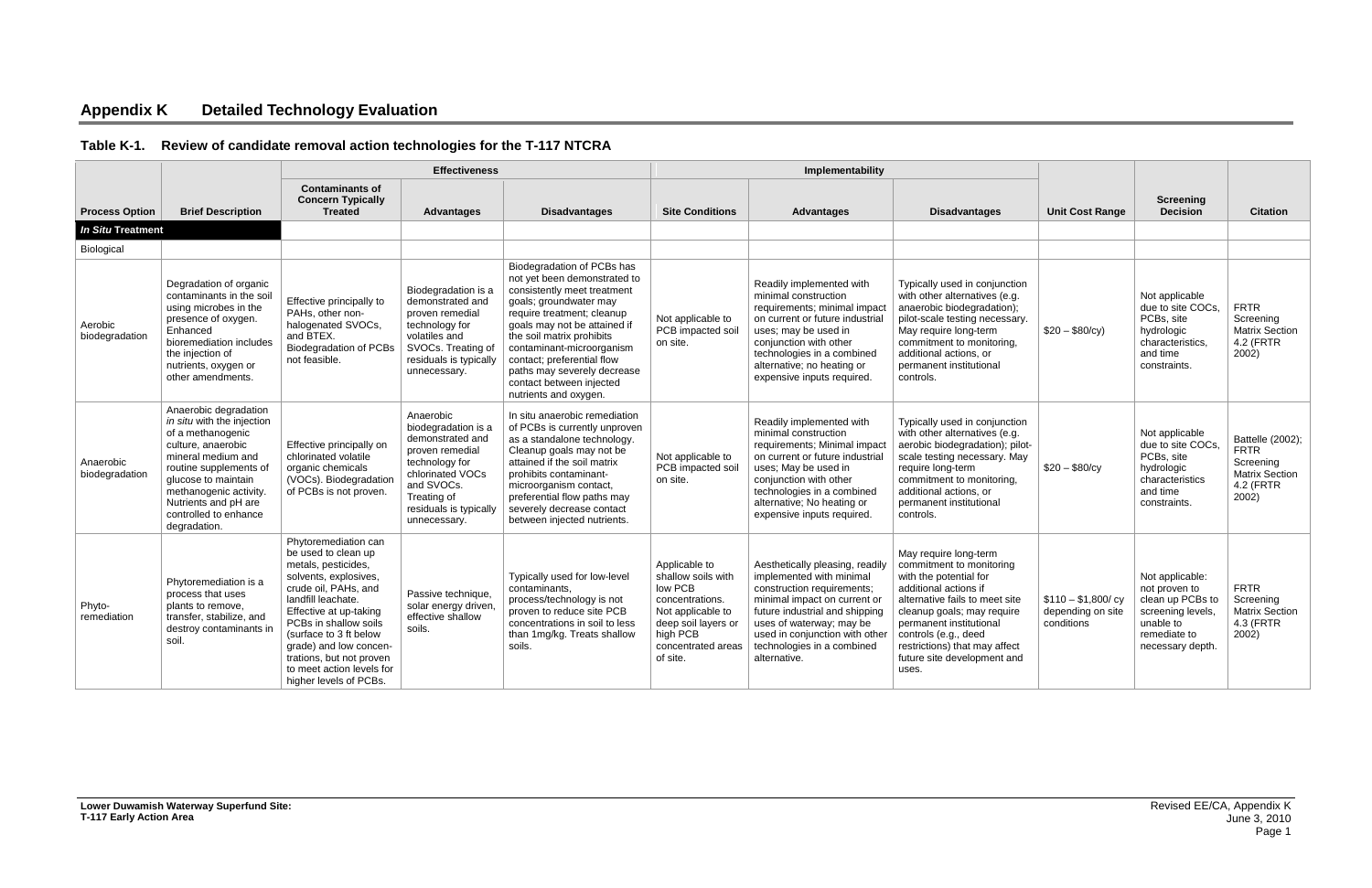|  |  |  | Table K-1. Review of candidate removal action technologies for the T-117 NTCRA (cont.) |
|--|--|--|----------------------------------------------------------------------------------------|
|--|--|--|----------------------------------------------------------------------------------------|

|                                      |                                                                                                                                                                                                                                                                                                           |                                                                                                                                                                                                              | <b>Effectiveness</b>                                                                                           |                                                                                                                                                                                                                                                                                                                                                         |                                                                                                                                                                                                                                                   | Implementability                                                                                                                                                       |                                                                                                                                                                                                                                  |                                                                           |                                                                                                                                                      |                                                                          |
|--------------------------------------|-----------------------------------------------------------------------------------------------------------------------------------------------------------------------------------------------------------------------------------------------------------------------------------------------------------|--------------------------------------------------------------------------------------------------------------------------------------------------------------------------------------------------------------|----------------------------------------------------------------------------------------------------------------|---------------------------------------------------------------------------------------------------------------------------------------------------------------------------------------------------------------------------------------------------------------------------------------------------------------------------------------------------------|---------------------------------------------------------------------------------------------------------------------------------------------------------------------------------------------------------------------------------------------------|------------------------------------------------------------------------------------------------------------------------------------------------------------------------|----------------------------------------------------------------------------------------------------------------------------------------------------------------------------------------------------------------------------------|---------------------------------------------------------------------------|------------------------------------------------------------------------------------------------------------------------------------------------------|--------------------------------------------------------------------------|
| <b>Process Option</b>                | <b>Brief Description</b>                                                                                                                                                                                                                                                                                  | <b>Contaminants of</b><br><b>Concern Typically</b><br><b>Treated</b>                                                                                                                                         | <b>Advantages</b>                                                                                              | <b>Disadvantages</b>                                                                                                                                                                                                                                                                                                                                    | <b>Site Conditions</b>                                                                                                                                                                                                                            | <b>Advantages</b>                                                                                                                                                      | <b>Disadvantages</b>                                                                                                                                                                                                             | <b>Unit Cost Range</b>                                                    | <b>Screening</b><br><b>Decision</b>                                                                                                                  | <b>Citation</b>                                                          |
| <b>Chemical</b>                      |                                                                                                                                                                                                                                                                                                           |                                                                                                                                                                                                              |                                                                                                                |                                                                                                                                                                                                                                                                                                                                                         |                                                                                                                                                                                                                                                   |                                                                                                                                                                        |                                                                                                                                                                                                                                  |                                                                           |                                                                                                                                                      |                                                                          |
| Chemical<br>oxidation                | Delivery of oxidizers<br>into soils using injection<br>wells in contaminated<br>soils. Oxidation of<br>organics using oxidizing<br>agents such as ozone,<br>peroxide,<br>permanganate, or<br>Fenton's reagent.                                                                                            | It is used to treat VOCs<br>including<br>dichloroethene,<br>trichloroethene,<br>tetrachloroethene, and<br><b>BTEX.</b> Oxidation is less<br>efficient with SVOCs<br>including pesticides,<br>PAHs, and PCBs. | Destruction by<br>chemical oxidation<br>can have fast<br>reaction rates and<br>high treatment<br>efficiencies. | Low permeability or<br>heterogeneous soils are<br>difficult to treat; reactions may<br>produce unwanted<br>byproducts; potential of<br>spreading contamination.                                                                                                                                                                                         | Injection at depth<br>is applicable to all<br>areas of the site.<br>May have<br>unwanted<br>consequences in<br>near-bank soils<br>and sediments, not<br>typically used for<br>PCBs.                                                               | Readily implemented under<br>site constraints and<br>construction requirements;<br>May be used in conjunction<br>with other technologies in a<br>combined alternative. | Requires the storage and<br>handling of large quantities of<br>hazardous oxidizing<br>chemicals. Oxidation may<br>occur outside the intended<br>treatment area. May require<br>additional technologies to<br>meet cleanup goals. | $$150 - $500/cy$                                                          | Not applicable for<br>site chemicals of<br>concern, for site<br>soil<br>characteristics<br>and additional site<br>risks.                             | <b>FRTR</b><br>Screening<br><b>Matrix Section</b><br>4.16 (FRTR<br>2002) |
| <b>Physical-Extractive Processes</b> |                                                                                                                                                                                                                                                                                                           |                                                                                                                                                                                                              |                                                                                                                |                                                                                                                                                                                                                                                                                                                                                         |                                                                                                                                                                                                                                                   |                                                                                                                                                                        |                                                                                                                                                                                                                                  |                                                                           |                                                                                                                                                      |                                                                          |
| Soil vapor<br>extraction             | Vacuum is applied to<br>the vadose zone soil to<br>induce the controlled<br>flow of air and remove<br>volatile and some<br>semivolatile<br>contaminants.                                                                                                                                                  | Effective at extracting<br>VOCs with a Henry's<br>law constant greater<br>than 0.01 or a vapor<br>pressure greater than<br>0.02 inches Hg in<br>permeable soil. Not<br>effective at extracting<br>PCBs.      | Proven and<br>effective technology<br>for removing VOCs<br>in permeable soil.                                  | Not effective at removing<br>PCBs.                                                                                                                                                                                                                                                                                                                      | Applicable to in the<br>upland in the<br>vadose zone. Not<br>applicable in the<br>saturated zone or<br>to site COCs.                                                                                                                              | Proven and established<br>technology.                                                                                                                                  | Treatment of exhaust air may<br>be required.                                                                                                                                                                                     | $$300 - $1,100/cy$<br>depending on size<br>of site and site<br>conditions | Not applicable<br>due to inability to<br>address site<br>COCs.                                                                                       | FRTR (2002)                                                              |
| Fracturing                           | Cracks are developed<br>by fracturing beneath<br>the surface in low<br>permeability soils to<br>open new passageways<br>that increase the<br>effectiveness of many<br>in-situ processes and<br>enhance extraction<br>efficiencies.                                                                        | Can be used on a<br>variety of COCs,<br>depending on the in-situ<br>process it is used in<br>conjunction with.                                                                                               | Increases the<br>effectiveness of in-<br>situ technologies<br>and enhances<br>extraction<br>efficiencies.      | The potential exists to open<br>new pathways for unwanted<br>spread of contamination. The<br>technology only as good as<br>the associated in-situ process.                                                                                                                                                                                              | Not applicable to<br>high permeability<br>fill soils<br>predominant found<br>at T-117                                                                                                                                                             | Can aid soil vapor extraction<br>or other in-situ technologies.                                                                                                        | Requires other in-situ<br>technologies.                                                                                                                                                                                          | $$150 - $270/ton)$                                                        | Not applicable<br>due high<br>permeability of<br>site soils.                                                                                         | <b>FRTR</b><br>Screening<br><b>Matrix Section</b><br>4.6 (FRTR<br>2002)  |
| Soil flushing                        | Water or water<br>containing an additive<br>to enhance contaminant<br>solubility is applied to<br>the soil or injected into<br>the groundwater to<br>raise the water table<br>into the contaminated<br>soil zone. Contaminants<br>are leached into the<br>groundwater, which is<br>extracted and treated. | The technology can be<br>used to treat VOCs,<br>SVOCs, fuels, and<br>pesticides. Technology<br>unproven to treat PCBs<br>to 1 mg/kg.                                                                         | Ability to mobilize a<br>wide range of<br>organic<br>contaminants from<br>coarse-grained<br>soils.             | Low permeability or<br>heterogeneous soils are<br>difficult to treat; surfactants<br>can adhere to soil and reduce<br>effective soil porosity;<br>reactions of flushing fluids<br>with soil can reduce<br>contaminant mobility; potential<br>of washing the contaminant<br>beyond the capture zone;<br>above ground separation and<br>treatment needed. | Applicable to<br>vadose and<br>saturated zones of<br>soil by raising the<br>water table. May<br>not be effective to<br>the bank area due<br>to potential<br>discharge into the<br>surface water.<br>Less applicable to<br>heterogeneous<br>soils. | <b>Technically readily</b><br>implemented within the site<br>constraints; does not interfere<br>with current site uses.                                                | Requires infrastructure,<br>monitoring, and treatability<br>studies. May require<br>additional actions if<br>alternative fails to meet site<br>cleanup goals.                                                                    | $$20 - $50/cy$                                                            | Not applicable<br>due to unproven<br>technology,<br>possible<br>contaminant<br>migration to<br>surface waters<br>and<br>heterogeneous fill<br>soils. | <b>FRTR</b><br>Screening<br>Matrix, Section<br>4.7 (FRTR<br>2002)        |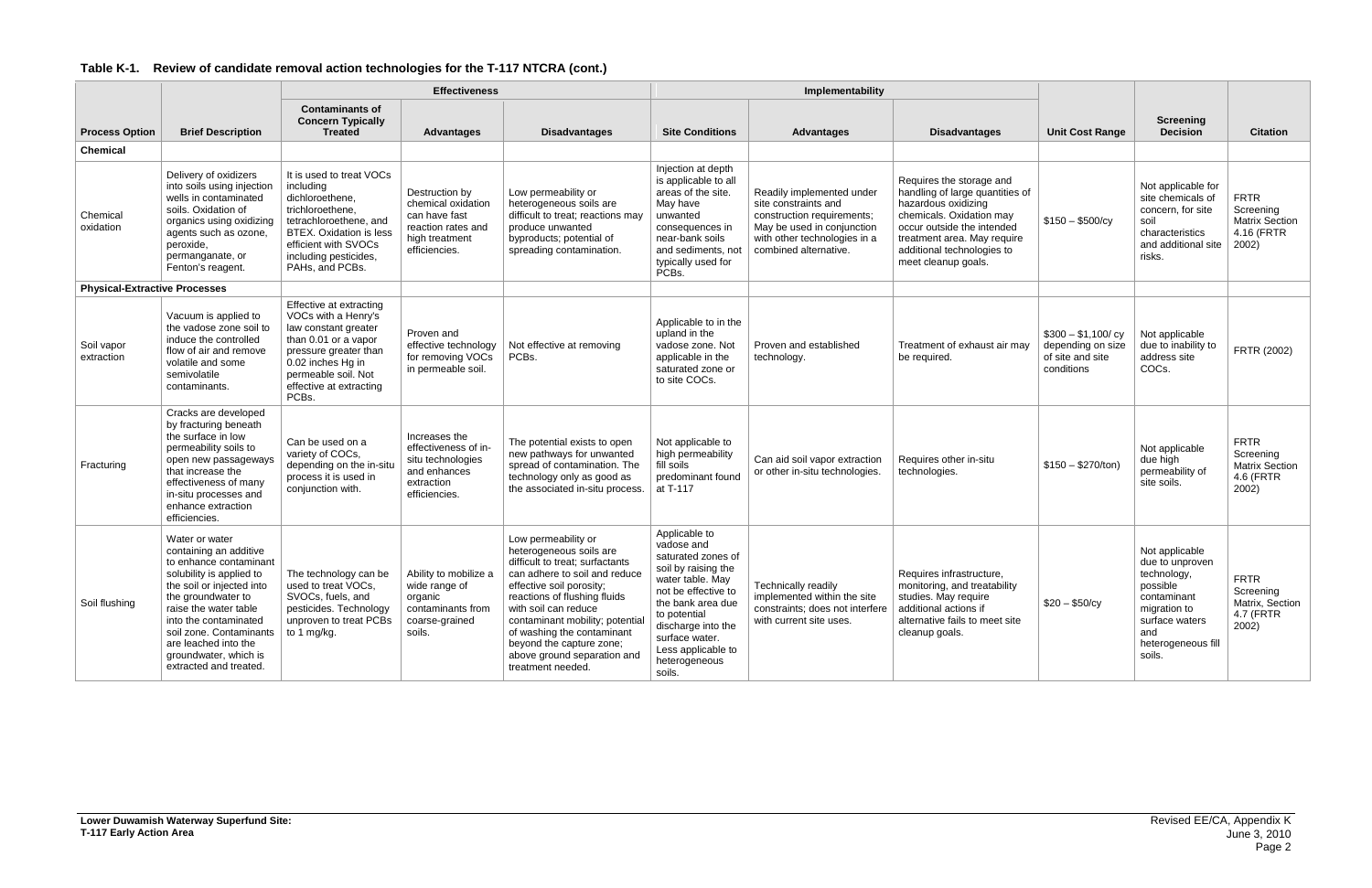|  | Table K-1. Review of candidate removal action technologies for the T-117 NTCRA (cont.) |
|--|----------------------------------------------------------------------------------------|
|--|----------------------------------------------------------------------------------------|

|                                |                                                                                                                                                                                                                                                                                               |                                                                                                               | <b>Effectiveness</b>                                                                                           |                                                                                                                                                                                                                                                                                            |                                                                                                                      | Implementability                                                                                                                           |                                                                                                                                                                                                    |                                                                 |                                                                                                                                                                                                                                                        |                                                                                              |
|--------------------------------|-----------------------------------------------------------------------------------------------------------------------------------------------------------------------------------------------------------------------------------------------------------------------------------------------|---------------------------------------------------------------------------------------------------------------|----------------------------------------------------------------------------------------------------------------|--------------------------------------------------------------------------------------------------------------------------------------------------------------------------------------------------------------------------------------------------------------------------------------------|----------------------------------------------------------------------------------------------------------------------|--------------------------------------------------------------------------------------------------------------------------------------------|----------------------------------------------------------------------------------------------------------------------------------------------------------------------------------------------------|-----------------------------------------------------------------|--------------------------------------------------------------------------------------------------------------------------------------------------------------------------------------------------------------------------------------------------------|----------------------------------------------------------------------------------------------|
| <b>Process Option</b>          | <b>Brief Description</b>                                                                                                                                                                                                                                                                      | <b>Contaminants of</b><br><b>Concern Typically</b><br><b>Treated</b>                                          | <b>Advantages</b>                                                                                              | <b>Disadvantages</b>                                                                                                                                                                                                                                                                       | <b>Site Conditions</b>                                                                                               | <b>Advantages</b>                                                                                                                          | <b>Disadvantages</b>                                                                                                                                                                               | <b>Unit Cost Range</b>                                          | <b>Screening</b><br><b>Decision</b>                                                                                                                                                                                                                    | <b>Citation</b>                                                                              |
| Thermal<br>treatment           | Steam injection, hot air<br>injection, electrical<br>resistance heating,<br>electromagnetic<br>heating, fiber optic<br>heating, or radio<br>frequency heating is<br>used to increase the<br>volatilization rate of<br>SVOCs and facilitate<br>extraction.                                     | Applicable primarily to<br>VOCs, also used for<br>SVOCs, pesticides and<br>fuels. Less effective for<br>PCBs. | Proven and<br>effective technology<br>for removing VOCs<br>in soil.                                            | Performance in extracting<br>PCBs can be poor; soil with<br>highly variable permeabilities<br>may result in uneven delivery<br>of gas flow to the impacted<br>areas; air emissions will<br>require treatment; hot air<br>injection has limitations due to<br>the low heat capacity of air. | Not applicable to<br>PCB contaminated<br>soils at the site.                                                          | Technically readily<br>implemented within the site<br>constraints; does not interfere<br>with current site uses; quick<br>cleanup times.   | Requires infrastructure,<br>monitoring, and treatability<br>studies. May require<br>additional actions if<br>alternative fails to meet site<br>cleanup goals. Costly.                              | $$40 - $170/cv$<br>$(EPA)$ ;<br>$$30 - $60/cy$<br>(frtr.gov)    | Not applicable<br>due to site<br>properties such<br>as debris (thermal<br>conductivity), or<br>ineffectiveness to<br>site COCs (steam<br>injection, radio<br>frequency<br>heating), lack of<br>full scale<br>demonstration<br>(conductive<br>heating). | <b>FRTR</b><br>Screening<br><b>Matrix Section</b><br>4.10 (FRTR<br>2002); EPA<br>(EPA 2006b) |
| Electro kinetic<br>separation  | Removes metals and<br>polar organic<br>contaminants from low<br>permeability soil, mud,<br>sludge, and marine<br>dredging through the<br>application of a low<br>intensity direct current<br>between ceramic<br>electrodes that are<br>divided into a cathode<br>array and an anode<br>array. | Typically used for heavy<br>metals, anions, and<br>polar organics. Limited<br>applicability to PCBs.          | Applicable in low<br>permeability soils<br>with high moisture<br>content.                                      | Effectiveness is sharply<br>reduced for wastes with a<br>moisture content of less than<br>10%: oxidation/reduction<br>reactions can form<br>undesirable products; most<br>effective in clays because of<br>the negative surface charge;<br>limited full scale<br>implementation.           | Soils are limited for<br>PCBs. High<br>permeability soils<br>and buried metallic<br>material may<br>inhibit process. | Effective an efficient in<br>saturated soils with low<br>permeability contaminated<br>with metals and polar<br>organics.                   | Infrastructure may interfere<br>with future site uses; limited<br>full scale applications. Can<br>form undesirable products.                                                                       | \$90/cy                                                         | Not applicable<br>due to site<br>conditions: high<br>permeability soils<br>and buried debris,<br>and site COCs:<br>PCBs, TPH.                                                                                                                          | <b>FRTR</b><br>Screening<br><b>Matrix Section</b><br>4.5 (FRTR<br>$2002$ ).                  |
| <b>Physical Immobilization</b> |                                                                                                                                                                                                                                                                                               |                                                                                                               |                                                                                                                |                                                                                                                                                                                                                                                                                            |                                                                                                                      |                                                                                                                                            |                                                                                                                                                                                                    |                                                                 |                                                                                                                                                                                                                                                        |                                                                                              |
| Soil solidification            | Traps or immobilizes<br>hazardous substances<br>using physical or<br>chemical means.                                                                                                                                                                                                          | Generally used for<br>inorganics, solidification<br>for organics is not a<br>proven technology.               | Capable of reducing<br>mobility of<br>contaminated waste<br>by greater than<br>95% for inorganic<br>compounds. | The long term effect of<br>weathering cannot be<br>predicted from laboratory<br>experiments, highly depended<br>on the physical properties of<br>the soil, effectiveness for<br>SVOCs such as PCBs is<br>ongoing.                                                                          | Applicable<br>primarily for<br>inorganics; limited<br>effectiveness for<br>organics including<br>TPH and PCBs.       | Processes well<br>demonstrated, require<br>conventional materials<br>handling equipment, and are<br>available from a number of<br>vendors. | Processes may increase<br>volumes, processing below<br>the water table may require<br>dewatering, reagent delivery<br>and effective mixing are more<br>difficult than for ex situ<br>applications. | $$40 - $250/cy$<br>depending on<br>depth and soil<br>conditions | Not applicable<br>due to inability to<br>address site<br>COCs and site<br>conditions<br>(chemical<br>concentrations<br>below the water<br>table, hetero-<br>geneous soils,<br>and leaching<br>potential of<br>solidified soils).                       |                                                                                              |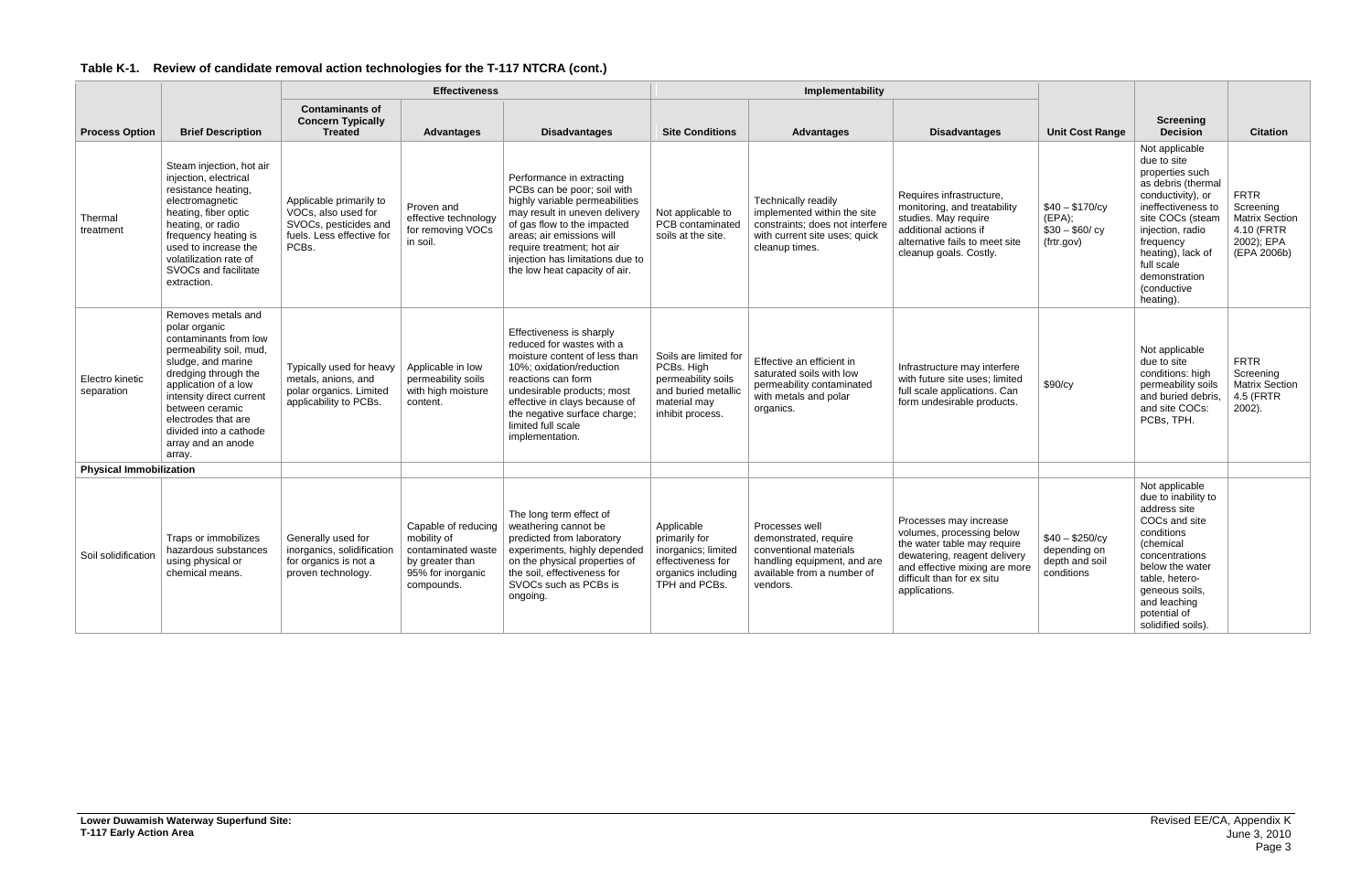|                             |                                                                                                                                                                                                                                                                                                                                                                                                                                                       | <b>Effectiveness</b>                                                                                                                                                                                                                                                                           |                                                                                                                                                                    |                                                                                                                                                                                                                   |                                                                                                                            | Implementability                                                                                                                                   |                                                                                                                                                                                                                                                |                                                     |                                                                                                                                                                                                                                                                                                                                                             |                                                                                                       |
|-----------------------------|-------------------------------------------------------------------------------------------------------------------------------------------------------------------------------------------------------------------------------------------------------------------------------------------------------------------------------------------------------------------------------------------------------------------------------------------------------|------------------------------------------------------------------------------------------------------------------------------------------------------------------------------------------------------------------------------------------------------------------------------------------------|--------------------------------------------------------------------------------------------------------------------------------------------------------------------|-------------------------------------------------------------------------------------------------------------------------------------------------------------------------------------------------------------------|----------------------------------------------------------------------------------------------------------------------------|----------------------------------------------------------------------------------------------------------------------------------------------------|------------------------------------------------------------------------------------------------------------------------------------------------------------------------------------------------------------------------------------------------|-----------------------------------------------------|-------------------------------------------------------------------------------------------------------------------------------------------------------------------------------------------------------------------------------------------------------------------------------------------------------------------------------------------------------------|-------------------------------------------------------------------------------------------------------|
| <b>Process Option</b>       | <b>Brief Description</b>                                                                                                                                                                                                                                                                                                                                                                                                                              | <b>Contaminants of</b><br><b>Concern Typically</b><br><b>Treated</b>                                                                                                                                                                                                                           | <b>Advantages</b>                                                                                                                                                  | <b>Disadvantages</b>                                                                                                                                                                                              | <b>Site Conditions</b>                                                                                                     | <b>Advantages</b>                                                                                                                                  | <b>Disadvantages</b>                                                                                                                                                                                                                           | <b>Unit Cost Range</b>                              | <b>Screening</b><br><b>Decision</b>                                                                                                                                                                                                                                                                                                                         | <b>Citation</b>                                                                                       |
| Vitrification               | Uses an electric current<br>in situ to melt sediment<br>or other earthen<br>materials at extremely<br>high temperatures<br>$(2,900-3,650 \degree F).$<br>Inorganic compounds<br>are incorporated into<br>the vitrified glass and<br>crystalline mass and<br>organic pollutants are<br>destroyed.                                                                                                                                                      | Applicable to inorganic<br>and organic chemicals.<br>Has been tested on<br>PCBs, but not at a full<br>scale and at action<br>levels of 1 mg/kg.                                                                                                                                                | The vitrification<br>process can<br>destroy, remove, or<br>immobilize site<br>COCs in the<br>impacted soil; the<br>process has been<br>tested on the site<br>COCs. | Long-term reaction to<br>weathering uncertain;<br>treatment of off gas<br>necessary; treatment of<br>organics still under<br>development.                                                                         | May have reduced<br>applicability for<br>PCB contaminated<br>soils and<br>heterogeneous<br>soils and soils with<br>debris. | Implementable at site and<br>destroy COCs; short remedial<br>time frame; should not<br>require long term<br>management or sampling at<br>the site. | The solidified material may<br>hinder future site use;<br>treatability studies may be<br>required; depth of<br>contaminants may limit some<br>types of application<br>processes; treatment below<br>the water table may require<br>dewatering. | $$380 - $430/cy$                                    | Not applicable;<br>full scale<br>remediation of<br><b>PCB</b><br>contaminated<br>soils to 1 ppm is<br>unproven.<br>Additional chal-<br>lenges include<br>heterogeneous<br>file soils, buried<br>debris, and<br>dewatering of<br>saturated soils.<br>Risks include<br>possibility of<br>dioxins and furans<br>as by-products<br>due to high<br>temperatures. | <b>FRTR</b><br>Screening<br><b>Matrix Section</b><br>4.10 (FRTR<br>2002); EPA<br>(2006b)              |
| <b>Ex Situ Treatment</b>    |                                                                                                                                                                                                                                                                                                                                                                                                                                                       |                                                                                                                                                                                                                                                                                                |                                                                                                                                                                    |                                                                                                                                                                                                                   |                                                                                                                            |                                                                                                                                                    |                                                                                                                                                                                                                                                |                                                     |                                                                                                                                                                                                                                                                                                                                                             |                                                                                                       |
| <b>Biological</b>           | Soil is mixed with                                                                                                                                                                                                                                                                                                                                                                                                                                    |                                                                                                                                                                                                                                                                                                |                                                                                                                                                                    |                                                                                                                                                                                                                   |                                                                                                                            |                                                                                                                                                    |                                                                                                                                                                                                                                                |                                                     |                                                                                                                                                                                                                                                                                                                                                             |                                                                                                       |
| Land farming/<br>composting | amendments and<br>placed on a treatment<br>area that typically<br>includes leachate<br>collection. The soil and<br>amendments are mixed<br>using conventional<br>tilling equipment or<br>other means to provide<br>aeration. Moisture,<br>heat, nutrients, oxygen,<br>and pH can be<br>controlled to enhance<br>biodegradation. Other<br>organic amendments<br>such as wood chips,<br>potato waste, or alfalfa<br>are added to<br>composting systems. | Not applicable to PCBs.<br>Contaminants that have<br>been successfully<br>treated using land<br>farming include diesel<br>fuel, No. 2 and No. 6<br>fuel oils, JP-5, oily<br>sludge, wood-<br>preserving wastes<br>(pentachlorophenol and<br>creosote), coke wastes,<br>and certain pesticides. | Uses natural,<br>biological<br>processes to<br>remediate soil.                                                                                                     | Large space necessary,<br>conditions must be controlled,<br>volatile constituents may need<br>to be pre-treated, long<br>treatment times, ineffective for<br>many metals and persistent<br>organics such as PCBs. | Less applicable to<br>PCB contaminated<br>soils or soils with<br>metals.                                                   | Excavation implementable at<br>site; use of natural processes<br>to aid in remediation                                                             | Large space necessary,<br>importance of controlling<br>conditions, erosion, moisture,<br>dust, gas emissions,<br>laboratory and pilot tests<br>necessary                                                                                       | $$480 - $580/cy$                                    | Not applicable<br>due to COCs on<br>site (PCBs<br>metals), long<br>processing time<br>and large<br>processing area.                                                                                                                                                                                                                                         | <b>FRTR</b><br>Screening<br><b>Matrix Section</b><br>4.12 (FRTR<br>2002); Battelle<br>(Battelle 2002) |
| <b>Biopiles</b>             | Excavated soils are<br>mixed with<br>amendments and<br>placed in aerated<br>aboveground<br>enclosures. Moisture,<br>heat, nutrients, oxygen,<br>and pH can be<br>controlled to enhance<br>biodegradation.                                                                                                                                                                                                                                             | Not applicable to PCBs.<br>Biopile treatment has<br>been applied to<br>treatment of non-<br>halogenated VOCs and<br>fuel hydrocarbons.                                                                                                                                                         | Works quickly for<br>applicable COCs;<br>uses biological<br>processes to<br>remediate soil.                                                                        | Ability of microbes to degrade<br>PCBs currently limited and<br>under development. Volatiles<br>must be treated.                                                                                                  | Less applicable to<br>PCB contaminated<br>soils or soils with<br>metals.                                                   | Excavation implementable at<br>site; use of natural processes<br>to aid in remediation                                                             | Extensive space and required<br>for treatment facilities;<br>requires excavation of<br>contaminated soils and<br>management of volatiles.                                                                                                      | $$30 - $60/cy$ plus<br>operation and<br>maintenance | Not applicable;<br>currently not<br>proven to be<br>effective to site<br>COCs (PCBs).                                                                                                                                                                                                                                                                       | <b>FRTR</b><br>Screening<br><b>Matrix Section</b><br>4.11(FRTR<br>2002); Battelle<br>(2002)           |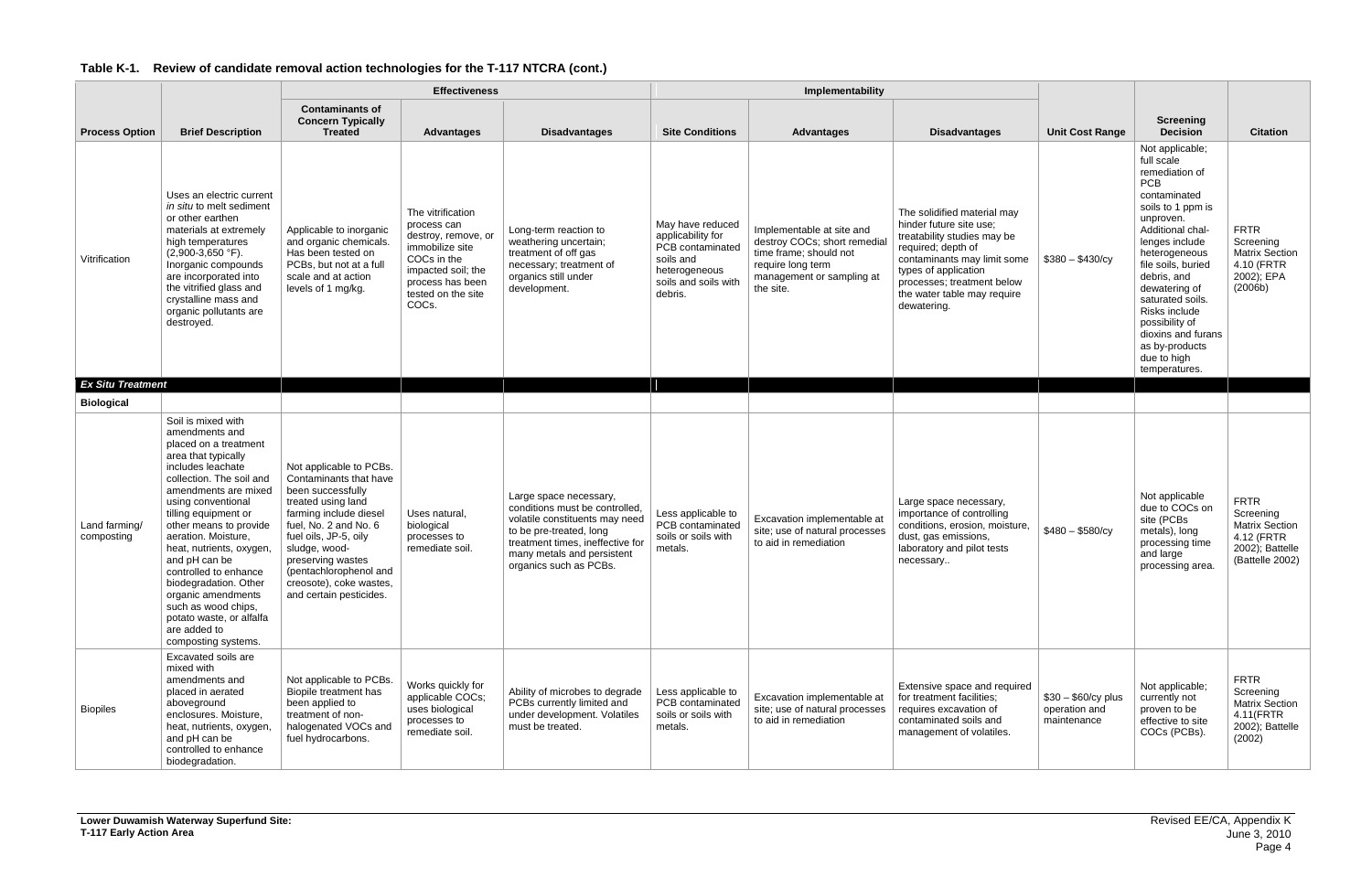**Lower Duwamish Waterway Superfund Site: T-117 Early Action Area**

|                                         |                                                                                                                                                                                                                                                                                                                                                                                                                      | <b>Effectiveness</b>                                                                                                                                                                                                                                                                                                                                                                                                                  |                                                                                                                                                                                           |                                                                                                                                                                                                                                                                                                   |                                                  | Implementability                                                                                            |                                                                                                                                                                                                                                           |                        |                                                                                                                                         |                                                                                                   |
|-----------------------------------------|----------------------------------------------------------------------------------------------------------------------------------------------------------------------------------------------------------------------------------------------------------------------------------------------------------------------------------------------------------------------------------------------------------------------|---------------------------------------------------------------------------------------------------------------------------------------------------------------------------------------------------------------------------------------------------------------------------------------------------------------------------------------------------------------------------------------------------------------------------------------|-------------------------------------------------------------------------------------------------------------------------------------------------------------------------------------------|---------------------------------------------------------------------------------------------------------------------------------------------------------------------------------------------------------------------------------------------------------------------------------------------------|--------------------------------------------------|-------------------------------------------------------------------------------------------------------------|-------------------------------------------------------------------------------------------------------------------------------------------------------------------------------------------------------------------------------------------|------------------------|-----------------------------------------------------------------------------------------------------------------------------------------|---------------------------------------------------------------------------------------------------|
| <b>Process Option</b>                   | <b>Brief Description</b>                                                                                                                                                                                                                                                                                                                                                                                             | <b>Contaminants of</b><br><b>Concern Typically</b><br><b>Treated</b>                                                                                                                                                                                                                                                                                                                                                                  | <b>Advantages</b>                                                                                                                                                                         | <b>Disadvantages</b>                                                                                                                                                                                                                                                                              | <b>Site Conditions</b>                           | <b>Advantages</b>                                                                                           | <b>Disadvantages</b>                                                                                                                                                                                                                      | <b>Unit Cost Range</b> | <b>Screening</b><br><b>Decision</b>                                                                                                     | <b>Citation</b>                                                                                   |
| Fungal<br>biodegradation                | Fungal biodegradation<br>refers to the<br>degradation of a wide<br>variety of organic<br>pollutants by using<br>fungal lignin-degrading<br>or wood-rotting enzyme<br>systems (example:<br>white rot fungus).                                                                                                                                                                                                         | Bench scale studies<br>indicate a destruction of<br>PCBs between 29 and<br>70%. Limited full scale<br>application data.                                                                                                                                                                                                                                                                                                               | Low cost<br>destruction of<br>COCs.                                                                                                                                                       | Requires excavation of<br>contaminated soils;<br>technology may not degrade<br>COCs to achieve clean up<br>criteria; Treatment time may<br>exceed 12 months.                                                                                                                                      | Less applicable to<br>PCB contaminated<br>soils. | Excavation implementable at<br>site; inexpensive strategy<br>using natural processes.                       | Requires excavation of<br>contaminated soils; Soil must<br>be transported off-site and<br>treatment facilities.<br>management of volatiles.<br>Treatment time may exceed<br>12 months.                                                    | na                     | Not applicable<br>due to limited full<br>scale experience<br>and limited<br>applicability to<br>PCBs.                                   | Ruiz-Aguilar et<br>al. (2002)                                                                     |
| Slurry-phase<br>biological<br>treatment | An aqueous slurry is<br>created by combining<br>soil with water and<br>other additives. The<br>slurry is mixed to keep<br>solids suspended and<br>microorganisms in<br>contact with the<br>contaminants. Upon<br>completion of the<br>process, the slurry is<br>dewatered and the<br>treated soil is removed<br>for disposal. Sequential<br>anaerobic/aerobic<br>slurry-phase bioreactors<br>are used to treat PCBs. | Bioremediation<br>techniques have been<br>successfully used to<br>remediate soils,<br>sludges, and sediments<br>contaminated by<br>explosives, petroleum<br>hydrocarbons,<br>petrochemicals,<br>solvents, pesticides,<br>wood preservatives,<br>and other organic<br>chemicals. Effective on<br>PCBs when a<br>sequential<br>anaerobic/aerobic<br>slurry-phase bioreactor<br>is used, but limited in<br>full scale<br>demonstrations. | Destroys site<br>COCs; higher<br>efficiency compared<br>to other biological<br>treatments;<br>biological variables<br>more easily<br>controlled.                                          | Ability of microbes to degrade<br>PCBs is still in development;<br>disposing of wastewaters is<br>necessary.                                                                                                                                                                                      | Applicable to all<br>site soils                  | Excavation implementable at<br>site; mobile treatment units<br>are available                                | Requires excavation of<br>contaminated soils, treatment<br>facility must be constructed,<br>treatability study must be<br>conducted, over a 13 day<br>residence time necessary;<br>throughput of available<br>equipment is slow.          | $$130 - $160$ / cy     | Not applicable:<br>technology for<br>remediation of<br>PCBs is still<br>developing, and<br>low throughput of<br>available<br>equipment. | <b>FRTR</b><br>Screening<br><b>Matrix Section</b><br>4.14 (FRTR<br>2002)                          |
| <b>Chemical</b>                         |                                                                                                                                                                                                                                                                                                                                                                                                                      |                                                                                                                                                                                                                                                                                                                                                                                                                                       |                                                                                                                                                                                           |                                                                                                                                                                                                                                                                                                   |                                                  |                                                                                                             |                                                                                                                                                                                                                                           |                        |                                                                                                                                         |                                                                                                   |
| Reduction/<br>oxidation                 | Reduction/oxidation<br>chemically converts<br>hazardous<br>contaminants to<br>nonhazardous or less<br>toxic compounds that<br>are more stable, less<br>mobile, and/or inert.<br>The oxidizing agents<br>most commonly used<br>are hypochlorites,<br>chlorine, and chlorine<br>dioxide.                                                                                                                               | Reduction/ oxidation is<br>effective for inorganics<br>and is less effective for<br>SVOCs such as PCBs<br>or soils with high levels<br>of oil and grease; not<br>applicable to the site<br>chemicals of concern.                                                                                                                                                                                                                      | Proven<br>effectiveness with<br>metals                                                                                                                                                    | Less effective for SVOCs or<br>soils with high levels of oil and   PCB and TPH<br>grease; not applicable to the<br>site chemicals of concern.                                                                                                                                                     | Not applicable to<br>impacted soil on<br>site.   | Full scale, well established<br>technology.                                                                 | Pilot studies are necessary<br>due to sensitivity of the<br>effectiveness of the<br>technology to site conditions<br>(such as organic content).                                                                                           | $$150 - $500/cy$       | Not applicable to<br>PCB and TPH<br>concentrations in<br>site soils.                                                                    | <b>FRTR</b><br>Screening<br><b>Matrix Section</b><br>4.16 (FRTR<br>2002)                          |
| Dehalogenation                          | Contaminated soils and<br>the reagent (typically<br>potassium polyethylene<br>glycol) are mixed and<br>heated in a treatment<br>vessel. The reaction<br>causes the polyethylene<br>glycol to replace<br>halogen molecules and<br>render the compound<br>nonhazardous or less<br>toxic.                                                                                                                               | Applicable to treating<br>PCBs.                                                                                                                                                                                                                                                                                                                                                                                                       | The technology can<br>be used as a<br>standalone<br>technology or in<br>combination with<br>another technology;<br>has been shown to<br>reduce PCB<br>concentration to<br>clean up goals. | High clay and moisture<br>content in soil will increase<br>treatment costs; Technology<br>is generally not cost effective<br>for large waste volumes;<br>concentrations of chlorinated<br>organics >5% require large<br>volumes of reagent; waste<br>stream created by process<br>needs disposal. | Applicable to all<br>excavated site<br>soils.    | Technology has been shown<br>to reduce site COCs to clean<br>up goals; excavation<br>implementable at site. | Requires excavation of<br>contaminated soils; Soil must<br>be transported off-site and<br>treatment facilities<br>constructed at another<br>property; Storage of large<br>quantities of reagent and<br>process waste will be<br>required. | $$200 - $500/$ ton     | Not applicable<br>due to<br>infrastructure<br>requirements and<br>reagent and<br>process wastes                                         | <b>FRTR</b><br>Screening<br><b>Matrix Section</b><br>4.17 (FRTR<br>2002); Davila et<br>al. (1993) |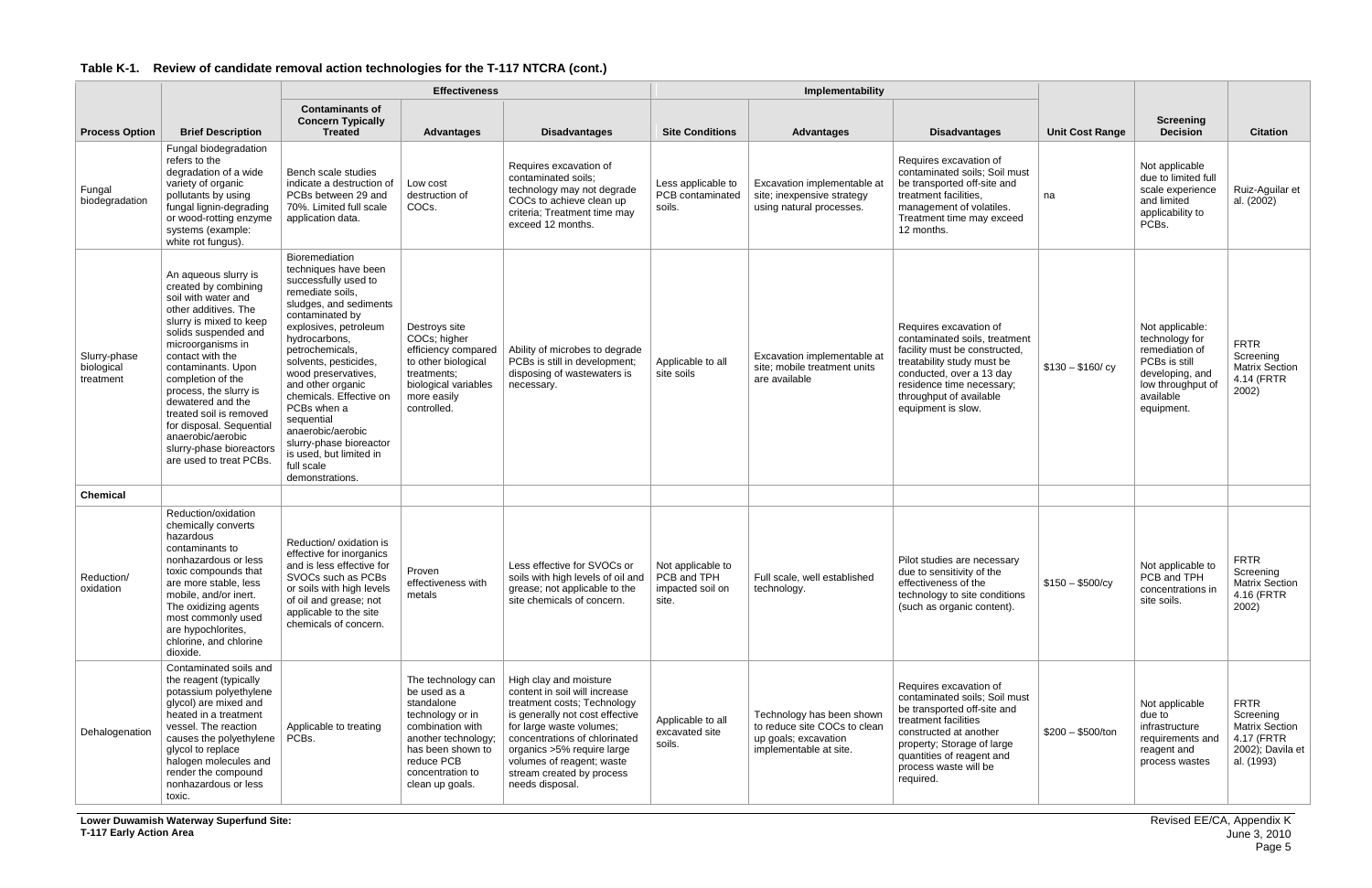|                              |                                                                                                                                                                                                                                                                                                                                         | <b>Effectiveness</b>                                                                                                                                                           |                                                                                                                         |                                                                                                                             |                                                                                                                    | Implementability                                                                                                         |                                                                                                                                                                                                                                                                  |                                                                                                                                                              |                                                                                                                                                                                             |                                                                           |
|------------------------------|-----------------------------------------------------------------------------------------------------------------------------------------------------------------------------------------------------------------------------------------------------------------------------------------------------------------------------------------|--------------------------------------------------------------------------------------------------------------------------------------------------------------------------------|-------------------------------------------------------------------------------------------------------------------------|-----------------------------------------------------------------------------------------------------------------------------|--------------------------------------------------------------------------------------------------------------------|--------------------------------------------------------------------------------------------------------------------------|------------------------------------------------------------------------------------------------------------------------------------------------------------------------------------------------------------------------------------------------------------------|--------------------------------------------------------------------------------------------------------------------------------------------------------------|---------------------------------------------------------------------------------------------------------------------------------------------------------------------------------------------|---------------------------------------------------------------------------|
| <b>Process Option</b>        | <b>Brief Description</b>                                                                                                                                                                                                                                                                                                                | <b>Contaminants of</b><br><b>Concern Typically</b><br><b>Treated</b>                                                                                                           | <b>Advantages</b>                                                                                                       | <b>Disadvantages</b>                                                                                                        | <b>Site Conditions</b>                                                                                             | <b>Advantages</b>                                                                                                        | <b>Disadvantages</b>                                                                                                                                                                                                                                             | <b>Unit Cost Range</b>                                                                                                                                       | <b>Screening</b><br><b>Decision</b>                                                                                                                                                         | <b>Citation</b>                                                           |
| Solvent<br>extraction        | Contaminated soil and<br>solvent extractant are<br>mixed in an extractor,<br>dissolving the<br>contaminants. The<br>extracted solution is<br>then placed in a<br>separator, where the<br>contaminants and<br>extractant are<br>separated for treatment<br>and further use<br>(example: B.E.S.T.™<br>and propane extraction<br>process). | Effective in treating soils<br>containing primarily<br>organic contaminants<br>such as PCBs,<br>petroleum wastes, and<br>VOCs.                                                 | Proven technology<br>for removal of site<br>COCs: can be used<br>in conjunction with<br>other remedial<br>technologies. | Higher clay content may<br>reduce extraction efficiency;<br>traces of solvent may remain<br>in the treated soils.           | Applicable to all<br>soils at the site.                                                                            | Excavation implementable at<br>site; Local experienced<br>contractors for excavation.                                    | Cost prohibitive; Requires<br>excavation; Soil must be<br>transported off-site and<br>treatment facilities<br>constructed at another<br>property. Increased traffic in<br>community.                                                                             | $$270 - $1,300 / cy$<br>depending on<br>quantity (source:<br>frtr.gov)                                                                                       | Not applicable<br>due to necessary<br>infrastructure, and<br>fate of solvents in<br>soil.                                                                                                   | <b>FRTR</b><br>Screening<br><b>Matrix Section</b><br>4.15 (FRTR<br>2002)  |
| Soil washing<br>(biogenesis) | Multi-step process of<br>preprocessing, aeration,<br>sediment washing,<br>cavitation and oxidation<br>and liquid/solid<br>separation.                                                                                                                                                                                                   | Applicable to treating<br>PCBs, but unproven at<br>full scale to meet<br>cleanup goals.                                                                                        | Can be used on a<br>large variety of<br>COC <sub>s</sub> .                                                              | Still in research and<br>development phase, fate of<br>PCBs unknown.                                                        | Applicable to the<br>sediments of the<br>site, off site<br>property will need<br>to be used for<br>infrastructure. | Emerging technology,<br>potential reuse of waste soils.<br>chemicals used are safe and<br>biodegradable.                 | The use of waste soils in<br>question, regulatory approval<br>is time-consuming,<br>BioGenesis is proprietary,<br>takes up a large amount of<br>land area and infrastructure.<br>unit costs not verifiable, the<br>costs are not comparative to<br>the benefits. | $$60 - $300/cy$<br>depending on site<br>conditions<br>(\$300/cy for sites<br>similar to T-117)<br>(Source:<br>BioGenesis.com<br>and RETEC, June<br>28, 2005) | Not applicable<br>due to the<br>unproven<br>technology, time<br>for permitting, and<br>necessary<br>infrastructure.                                                                         | Davila et al.<br>(1993);<br><b>RETEC(2005b)</b><br>FRTR (2002);           |
| <b>Physical</b>              |                                                                                                                                                                                                                                                                                                                                         |                                                                                                                                                                                |                                                                                                                         |                                                                                                                             |                                                                                                                    |                                                                                                                          |                                                                                                                                                                                                                                                                  |                                                                                                                                                              |                                                                                                                                                                                             |                                                                           |
| Separation                   | Contaminated fractions<br>of solids are<br>concentrated through<br>gravity, magnetic or<br>sieving separation<br>processes.                                                                                                                                                                                                             | Applicable to SVOCs,<br>fuels, inorganics, and<br>selected VOCs and<br>pesticides. Only<br>applicable to adsorptive<br>COCs that would<br>adhere to the fine-<br>grained soil. | Established<br>technology at full<br>scale applications.                                                                | Does not destroy COCs;<br>separation dependent upon<br>soil and contaminant<br>characteristics.                             | Applicable to all<br>soils at the site.                                                                            | Will reduce the quantity<br>hazardous waste (PCBs>50<br>mg/kg) needed for disposal;<br>Easily implemented on-site.       | Infrastructure for soil storage,<br>separation and sampling;<br>slow throughput rates with<br>available equipment; requires<br>treatability studies.                                                                                                             | $$100 - $160/cy$<br>(source: frtr.org)                                                                                                                       | Not applicable:<br>does not destroy<br>contaminants:<br>must be used in<br>conjunction with<br>other<br>technologies;<br>slow through put;<br>and extensive<br>infrastructure<br>necessary. | <b>FRTR</b><br>Screening<br><b>Matrix Section</b><br>4.18 (FRTR)<br>2002) |
| Solar<br>detoxification      | Ultraviolet energy in<br>sunlight destroys<br>contaminants through<br>photochemical and<br>thermal reactions.                                                                                                                                                                                                                           | Limited information on<br>destruction efficiency of<br>PCBs at previous site<br>applications.                                                                                  | Is applicable to<br>PCBs, VOCs and<br>SVOCs.                                                                            | Limited site data for full scale<br>application, only effective<br>during the daytime with<br>normal intensity of sunlight. | Applicable to all<br>soils at the site.                                                                            | Destroys site COCs; Site<br>soils may be used for backfill;<br>passive technique using the<br>natural energy of the sun. | Requires excavation of<br>contaminated soils; Soil must<br>be transported off-site and<br>treatment facilities<br>constructed, large<br>infrastructure required for<br>treatment.                                                                                | $$150 - $500/cy$<br>(source: frtr.org)                                                                                                                       | Not applicable:<br>unproven<br>technology in<br>large scale<br>application.                                                                                                                 | <b>FRTR</b><br>Screening<br>Matrix, Section<br>4.20 (FRTR<br>2002)        |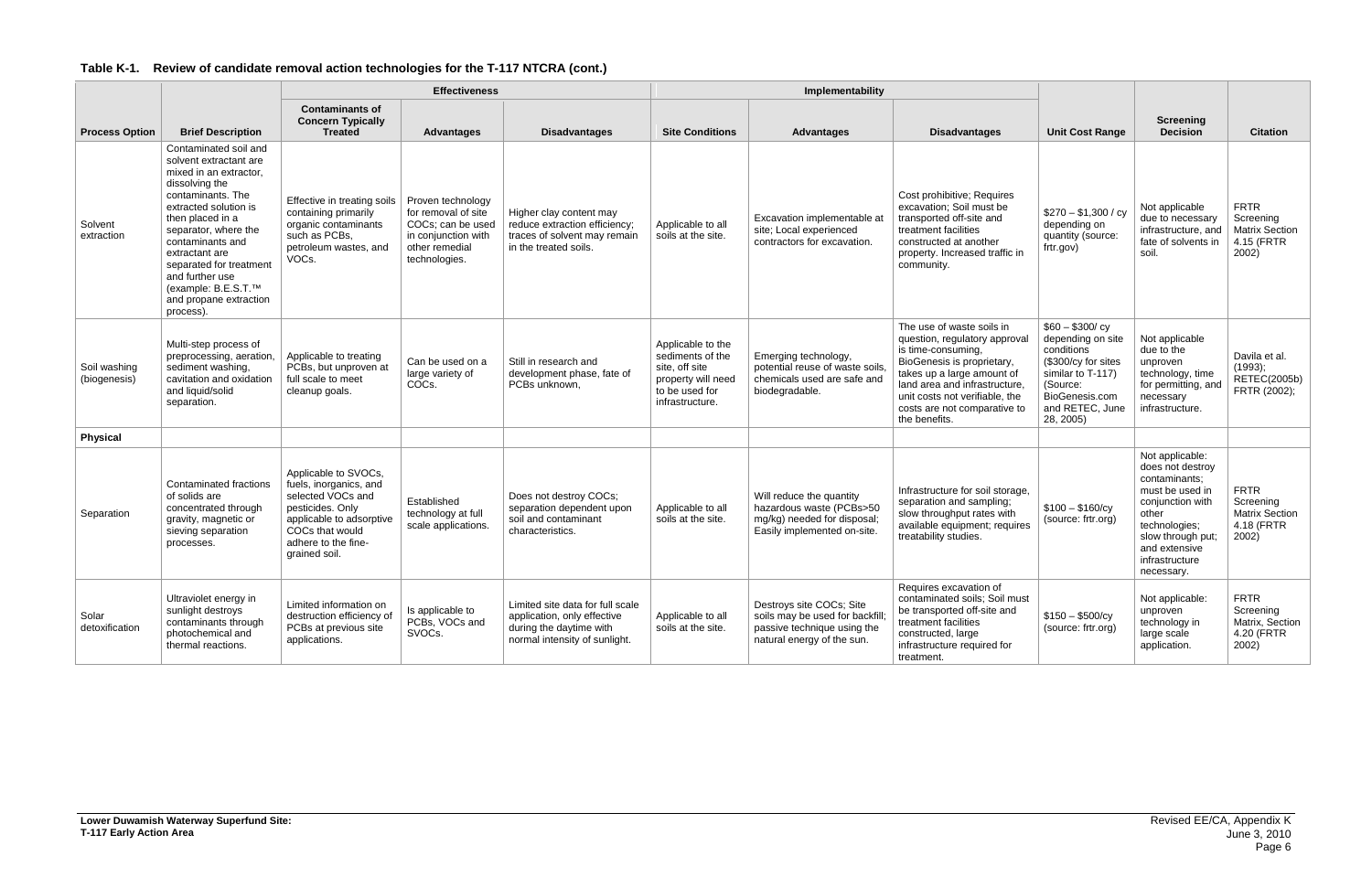|  | Table K-1. Review of candidate removal action technologies for the T-117 NTCRA (cont.) |  |
|--|----------------------------------------------------------------------------------------|--|
|--|----------------------------------------------------------------------------------------|--|

|                                                                             |                                                                                                                                                                                                                                                  |                                                                                                                                                                                                                                                                                                                                                                                                                                                                             | <b>Effectiveness</b>                                                                                                    |                                                                                                                                                                                                                                                                                                                       |                                                                                                                                    | Implementability                                                                                                                                             |                                                                                                                                                                                                                                                                                                                                                                                        |                                                             |                                                                                                                                                                                            |                                                                                                   |
|-----------------------------------------------------------------------------|--------------------------------------------------------------------------------------------------------------------------------------------------------------------------------------------------------------------------------------------------|-----------------------------------------------------------------------------------------------------------------------------------------------------------------------------------------------------------------------------------------------------------------------------------------------------------------------------------------------------------------------------------------------------------------------------------------------------------------------------|-------------------------------------------------------------------------------------------------------------------------|-----------------------------------------------------------------------------------------------------------------------------------------------------------------------------------------------------------------------------------------------------------------------------------------------------------------------|------------------------------------------------------------------------------------------------------------------------------------|--------------------------------------------------------------------------------------------------------------------------------------------------------------|----------------------------------------------------------------------------------------------------------------------------------------------------------------------------------------------------------------------------------------------------------------------------------------------------------------------------------------------------------------------------------------|-------------------------------------------------------------|--------------------------------------------------------------------------------------------------------------------------------------------------------------------------------------------|---------------------------------------------------------------------------------------------------|
| <b>Process Option</b>                                                       | <b>Brief Description</b>                                                                                                                                                                                                                         | <b>Contaminants of</b><br><b>Concern Typically</b><br><b>Treated</b>                                                                                                                                                                                                                                                                                                                                                                                                        | <b>Advantages</b>                                                                                                       | <b>Disadvantages</b>                                                                                                                                                                                                                                                                                                  | <b>Site Conditions</b>                                                                                                             | <b>Advantages</b>                                                                                                                                            | <b>Disadvantages</b>                                                                                                                                                                                                                                                                                                                                                                   | <b>Unit Cost Range</b>                                      | <b>Screening</b><br><b>Decision</b>                                                                                                                                                        | <b>Citation</b>                                                                                   |
| Solidification/<br>vitrification                                            | The mobility of<br>constituents in a solid<br>medium is reduced<br>through addition of<br>immobilization<br>additives. Various<br>additives and processes<br>are available for<br>different COCs.                                                | Primarily used for<br>inorganics; vitrification<br>is effective for organics<br>Not proven to meet<br>action levels at full scale<br>implementation of<br>PCBs.                                                                                                                                                                                                                                                                                                             | Technology has<br>been well<br>developed for use<br>with inorganics.                                                    | Uses with organics such as<br>PCBs are limited. Leaching<br>behavior can be unpredictable<br>over long time periods.                                                                                                                                                                                                  | Limited<br>applicability to<br>PCB impacted<br>soils; could be<br>used primarily on<br><b>PCB</b><br>concentrations ><br>50 mg/kg. | Excavation implementable at<br>site; excavated soil may be<br>used for backfill. Can be used<br>alone or in conjunction with<br>other remedial technologies. | Requires excavation of<br>contaminated soils; soil must<br>be transported off-site and<br>treatment facilities<br>constructed at another<br>property; treatability studies<br>necessary; slow throughput<br>with available equipment;<br>may significantly increase soil<br>volume; high contaminant<br>concentration and/or high<br>water content results in<br>higher project costs. | $$90 - $190/cy$<br>(source: frtr.org)                       | Not applicable<br>due to slow<br>throughput of<br>available<br>equipment,<br>unpredictable<br>leaching<br>characteristics of<br>solidified PCB<br>contaminate soils.                       | <b>FRTR</b><br>Screening<br><b>Matrix Section</b><br>4.20 (FRTR<br>2002); Davila et<br>al. (1993) |
| <b>Thermal</b>                                                              |                                                                                                                                                                                                                                                  |                                                                                                                                                                                                                                                                                                                                                                                                                                                                             |                                                                                                                         |                                                                                                                                                                                                                                                                                                                       |                                                                                                                                    |                                                                                                                                                              |                                                                                                                                                                                                                                                                                                                                                                                        |                                                             |                                                                                                                                                                                            |                                                                                                   |
| Onsite<br>incineration                                                      | Temperatures greater<br>than 1,400 °F are used<br>to volatilize and<br>combust organic<br>chemicals. Commercial<br>incinerator designs are<br>rotary kilns equipped<br>with an afterburner, a<br>quench, and an air<br>pollution control system. | Applicable to site COCs<br>where concentrations<br>exceed the hazardous<br>waste designation;<br>principally PCBs > 50<br>mg/kg. Would also be<br>effective at destruction<br>of petroleum waste                                                                                                                                                                                                                                                                            | Complete and<br>permanent<br>destruction of site<br>COCs; effective<br>across wide range<br>of soil<br>characteristics. | Fine-grained soil may be<br>difficult to treat; dewatering<br>may be required prior to<br>treatment; potential for<br>creation of dioxins and furans<br>during incineration; off-gas<br>treatment necessary.                                                                                                          | Applicable to all<br>areas of the site.                                                                                            | Destroys site COCs; site soils<br>may be used for backfill; will<br>not affect future site uses.                                                             | PSCAA (Puget Sound Clean<br>Air Agency) new source<br>permits are expensive and<br>time intensive. Slow<br>throughput and high energy<br>costs for available equipment.                                                                                                                                                                                                                | $$700 - $1,100/cy$                                          | Not applicable<br>due to expense<br>and time of<br>PSCAA new<br>source permits.                                                                                                            | <b>FRTR</b><br>Screening<br><b>Matrix Section</b><br>4.20(FRTR<br>2002); Davila et<br>al. (1993). |
| High-<br>temperature<br>thermal<br>desorption<br>(HTTD) then<br>destruction | Temperatures in the<br>range of 600 to 1,200<br>°F are used to volatilize<br>organic chemicals.<br>These thermal units are<br>typically equipped with<br>an afterburner and<br>baghouse for<br>destruction of air<br>emissions.                  | Applicable to SVOCs,<br>PAHs, PCBs,<br>pesticides, volatile<br>metals, VOCs. Limited<br>full scale<br>demonstrability for<br>PCBs. The process is<br>applicable for the<br>separation of organics<br>from refinery wastes,<br>coal tar wastes, wood-<br>treating wastes,<br>creosote-contaminated<br>soils, hydrocarbon-<br>contaminated soils,<br>mixed (radioactive and<br>hazardous) wastes,<br>synthetic rubber<br>processing waste,<br>pesticides and paint<br>wastes. | Thermal desorption<br>and combustion is<br>effective with a<br>range of SVOCs.                                          | Thermal desorption is a<br>separation method and not a<br>destruction method;<br>destruction of organic<br>compounds occurs within an<br>off-gas chamber or unit that is<br>integrated into the thermal<br>desorption system; fine-<br>grained soil and/or high<br>moisture content will increase<br>retention times. | Applicable to all<br>soil at the site.                                                                                             | Destroys site COCs; Site<br>soils may be used for backfill;<br>Will not affect future site<br>uses.                                                          | Requires excavation of<br>contaminated soils; Soil must<br>be transported off-site and<br>treatment facilities<br>constructed; treatability tests<br>necessary, slow throughput<br>of available equipment.                                                                                                                                                                             | $$40 - $230/cy$<br>depending on site<br>size and difficulty | Not applicable:<br>does not destroy<br>contaminants:<br>must be used in<br>conjunction with<br>other<br>technologies;<br>slow throughput;<br>and extensive<br>infrastructure<br>necessary. | <b>FRTR</b><br>Screening<br><b>Matrix Section</b><br>4.25 (FRTR<br>$2002$ );                      |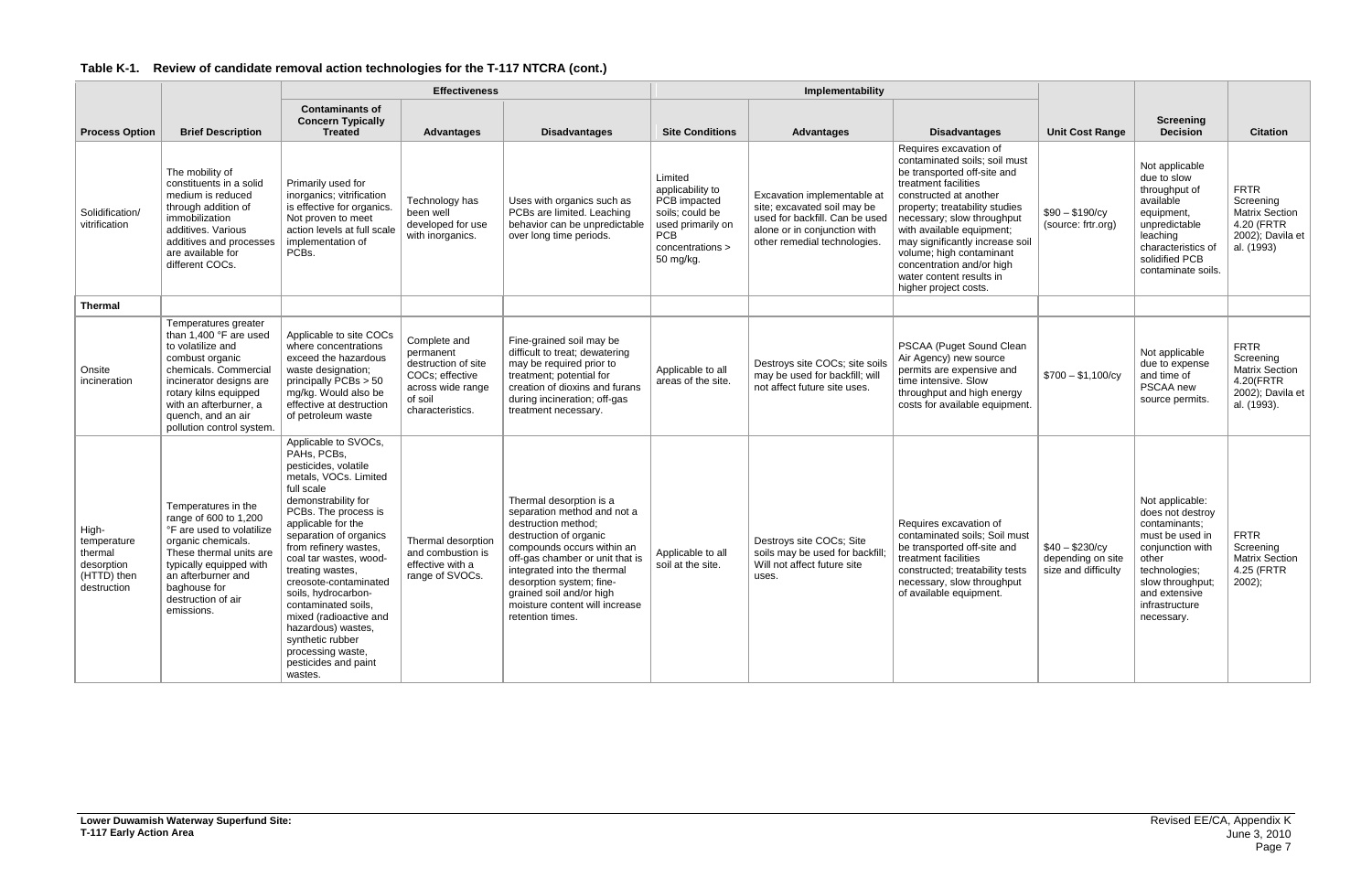|                                              |                                                                                                                                                                                                                                              |                                                                                                                 | <b>Effectiveness</b>                                                                                                                                                                                                                            |                                                                                                                                                                                                                                                                  |                                                            | Implementability                                                                                                                                                                                                                                                                                                                                 |                                                                                                                                                                                                                                                                                                                                                      |                                                             |                                                                                                                                                                  |                                                                          |
|----------------------------------------------|----------------------------------------------------------------------------------------------------------------------------------------------------------------------------------------------------------------------------------------------|-----------------------------------------------------------------------------------------------------------------|-------------------------------------------------------------------------------------------------------------------------------------------------------------------------------------------------------------------------------------------------|------------------------------------------------------------------------------------------------------------------------------------------------------------------------------------------------------------------------------------------------------------------|------------------------------------------------------------|--------------------------------------------------------------------------------------------------------------------------------------------------------------------------------------------------------------------------------------------------------------------------------------------------------------------------------------------------|------------------------------------------------------------------------------------------------------------------------------------------------------------------------------------------------------------------------------------------------------------------------------------------------------------------------------------------------------|-------------------------------------------------------------|------------------------------------------------------------------------------------------------------------------------------------------------------------------|--------------------------------------------------------------------------|
| <b>Process Option</b>                        | <b>Brief Description</b>                                                                                                                                                                                                                     | <b>Contaminants of</b><br><b>Concern Typically</b><br><b>Treated</b>                                            | <b>Advantages</b>                                                                                                                                                                                                                               | <b>Disadvantages</b>                                                                                                                                                                                                                                             | <b>Site Conditions</b>                                     | <b>Advantages</b>                                                                                                                                                                                                                                                                                                                                | <b>Disadvantages</b>                                                                                                                                                                                                                                                                                                                                 | <b>Unit Cost Range</b>                                      | <b>Screening</b><br><b>Decision</b>                                                                                                                              | <b>Citation</b>                                                          |
| Low-<br>temperature<br>thermal<br>desorption | Temperatures in the<br>range of 200 to 600 °F<br>are used to volatilize<br>and combust organic<br>chemicals. These<br>thermal units are<br>typically equipped with<br>an afterburner and<br>baghouse for treatment<br>of air emissions.      | Non-halogenated VOCs<br>and fuels. The<br>technology can be used<br>to treat SVOCs at<br>reduced effectiveness. | Lower operating<br>temperatures<br>reduce the risk of<br>creating dioxins and<br>furans; technology<br>successfully used<br>for full scale<br>remediation of<br>petroleum<br>hydrocarbons,<br>decontaminated soil<br>retains its<br>properties. | Limited effectiveness for<br>PCBs. Thermal desorption is<br>a separation method and not<br>a destruction method;<br>destruction of organic<br>compounds occurs within an<br>off-gas chamber or unit that is<br>integrated into the thermal<br>desorption system. | Limited<br>applicability with<br>PCB contaminated<br>soil. | Site soils may be used for<br>backfill; additional<br>technologies needed to<br>achieve site cleanup goals.                                                                                                                                                                                                                                      | Requires excavation of<br>contaminated soils, Soil must<br>be transported off-site and<br>treatment facilities<br>constructed at another<br>property.                                                                                                                                                                                                | $$40 - $230/cy$<br>depending on site<br>size and difficulty | Not applicable to<br><b>PCB</b><br>contaminated<br>soils.                                                                                                        | <b>FRTR</b><br>Screening<br><b>Matrix Section</b><br>4.25 (FRTR<br>2002) |
| Pyrolysis                                    | Chemical<br>decomposition is<br>induced in organic<br>materials by heat in the<br>absence of oxygen.<br>Organic materials are<br>transformed into<br>gaseous components<br>and a solid residue<br>(coke) containing fixed<br>carbon and ash. | The target contaminant<br>groups for pyrolysis are<br>SVOCs and pesticides                                      | Chemical<br>contaminants for<br>which treatment<br>data exist include<br>PCBs, dioxins,<br>PAHs, and many<br>other organics.                                                                                                                    | Pyrolysis is not effective in<br>destroying or physically<br>separating inorganics from the<br>contaminated medium;<br>treated media containing<br>heavy metals may require<br>stabilization.                                                                    | Applicable to all<br>soils of the site.                    | Destroys most site COCs;<br>some site soils may be used<br>as backfill.                                                                                                                                                                                                                                                                          | Requires drying of the soil to<br>achieve a low soil moisture<br>content (<1%); High moisture<br>content increases treatment<br>costs; Needs specific feed<br>size and materials handling<br>requirements; Limited full<br>scale site data. Requires<br>excavation; Soil must be<br>transported off-site and<br>treatment facilities<br>constructed. | \$450/cy                                                    | Not applicable<br>due to requiring<br>specific feed size<br>and materials<br>handling<br>requirements, and<br>dewatering of soil.<br>Does not destroy<br>metals. | <b>FRTR</b><br>Screening<br><b>Matrix Section</b><br>4.24 (FRTR<br>2002) |
| <b>Off-Site Commercial Disposal</b>          |                                                                                                                                                                                                                                              |                                                                                                                 |                                                                                                                                                                                                                                                 |                                                                                                                                                                                                                                                                  |                                                            |                                                                                                                                                                                                                                                                                                                                                  |                                                                                                                                                                                                                                                                                                                                                      |                                                             |                                                                                                                                                                  |                                                                          |
| <b>Containment</b>                           |                                                                                                                                                                                                                                              |                                                                                                                 |                                                                                                                                                                                                                                                 |                                                                                                                                                                                                                                                                  |                                                            |                                                                                                                                                                                                                                                                                                                                                  |                                                                                                                                                                                                                                                                                                                                                      |                                                             |                                                                                                                                                                  |                                                                          |
| Subtitle D<br>landfill                       | Off-site disposal at a<br>licensed commercial<br>landfill facility that can<br>accept nonhazardous<br>soil (PCB $<$ 50 mg/kg).                                                                                                               | Applicable to site COCs<br>below hazardous waste<br>designations (PCB<50<br>mg/kg).                             | Subtitle D landfills<br>are effective for<br>long term,<br>permanent<br>containment of<br>contaminated<br>materials.                                                                                                                            | COCs contained, but not<br>permanently destroyed.                                                                                                                                                                                                                | Applicable to PCB<br>impacted soils $< 50$<br>mg/kg PCB.   | Excavation implementable at<br>site; local experienced<br>contractors for excavation.<br>Commercially permitted<br>disposers in region: Chemical<br>Waste Management of the<br>Northwest, US Ecology<br>Idaho, U.S. Ecology, Inc.<br>(NV), Chemical Waste<br>Management (CA), Clean<br>Harbors Grassy Mountains<br>(UT) (Source: epa.gov)        | Depends on analytical data<br>from excavated soil.<br>Dewatering may be required<br>to reduce water content for<br>transportation. Increased<br>community traffic and noise.                                                                                                                                                                         | \$55/ton<br>(source: Waste<br>Management<br>quote)          | Applicable for<br>soils with PCB<br>concentrations <<br>50 mg/kg.                                                                                                | Boone (2008)                                                             |
| Subtitle C<br>landfill                       | Off-site disposal at a<br>licensed commercial<br>landfill facility that can<br>accept hazardous soil<br>removed by excavation<br>(PCB>50mg/kg).                                                                                              | Applicable to site COCs<br>exceeding hazardous<br>waste designations<br>$(PCB > 50$ mg/kg).                     | Subtitle C landfills<br>are federally-<br>regulated facilities<br>and are highly<br>effective for long-<br>term, permanent<br>containment of<br>highly contaminated<br>materials.                                                               | COCs contained, but not<br>permanently destroyed.                                                                                                                                                                                                                | Applicable to PCB<br>impacted soils > 50<br>mg/kg PCB.     | Excavation implementable at<br>site; Local experienced<br>contractors for excavation.<br>Commercially permitted<br>disposers in region: Chemical<br>Waste Management of the<br>Northwest, US Ecology<br>Idaho, U.S. Ecology, Inc.<br>(NV), Chemical Waste<br>Management (CA), Clean<br><b>Harbors Grassy Mountains</b><br>(UT) (Source: epa.gov) | Depends on analytical data<br>from excavated soil.<br>Dewatering may be required<br>to reduce water content for<br>transportation. Increased<br>community traffic and noise.<br>Expensive.                                                                                                                                                           | \$210/ton (source:<br>Waste<br>Management<br>quote)         | Applicable for<br>soils with PCB<br>concentrations ><br>50 mg/kg.                                                                                                | Beck (2008)                                                              |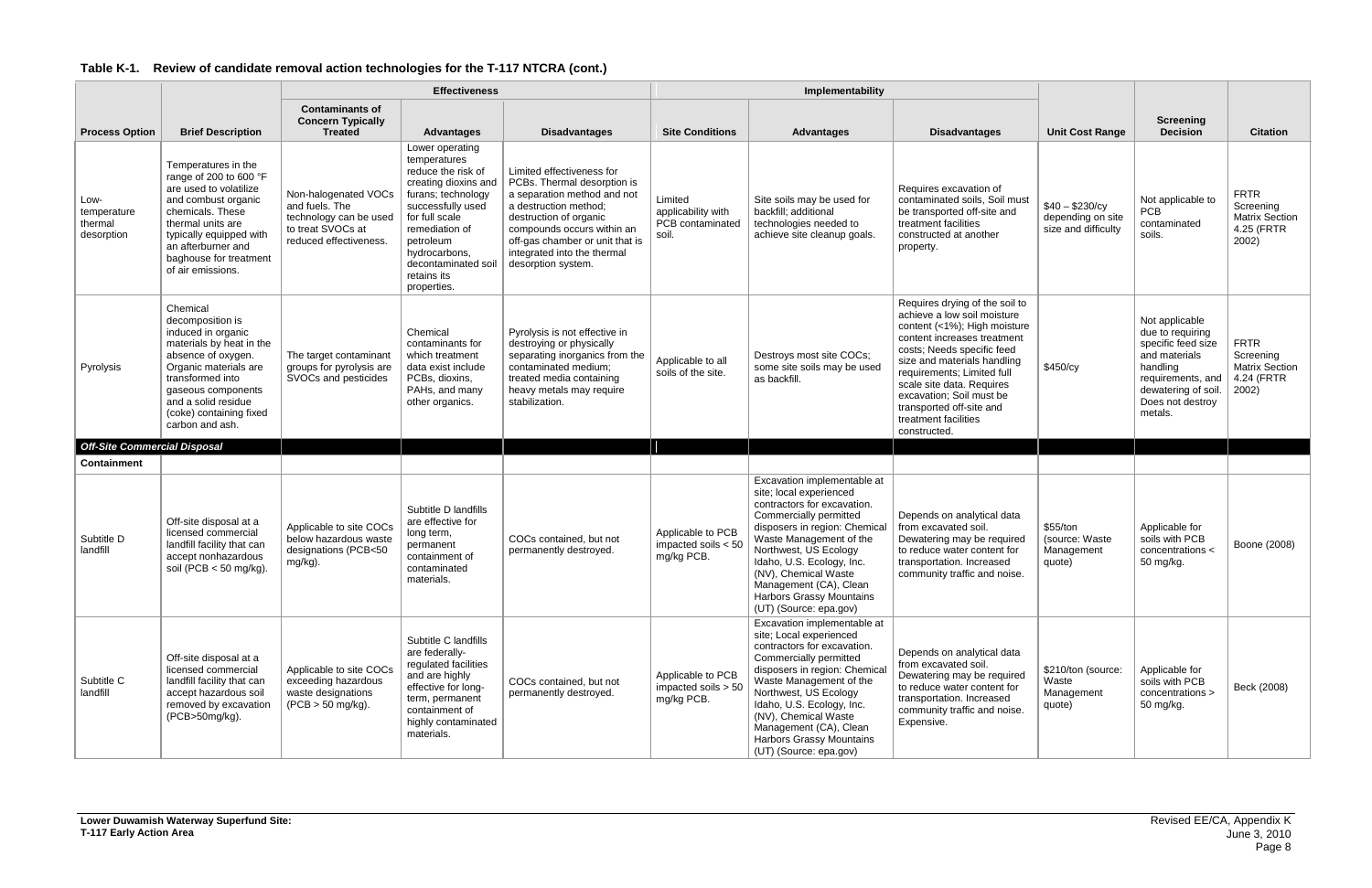|                                                        |                                                                                                                                                                                                                                                                                                           | <b>Effectiveness</b>                                                                                                                                                                                |                                                                                                                                                                                           |                                                                                                                                                                                                                                                                                                   | Implementability                                                                                                                                                  |                                                                                                                                                                                                                                                                                                                                                                                                                   |                                                                                                                                                                                                                                              |                        |                                                                                                |                 |
|--------------------------------------------------------|-----------------------------------------------------------------------------------------------------------------------------------------------------------------------------------------------------------------------------------------------------------------------------------------------------------|-----------------------------------------------------------------------------------------------------------------------------------------------------------------------------------------------------|-------------------------------------------------------------------------------------------------------------------------------------------------------------------------------------------|---------------------------------------------------------------------------------------------------------------------------------------------------------------------------------------------------------------------------------------------------------------------------------------------------|-------------------------------------------------------------------------------------------------------------------------------------------------------------------|-------------------------------------------------------------------------------------------------------------------------------------------------------------------------------------------------------------------------------------------------------------------------------------------------------------------------------------------------------------------------------------------------------------------|----------------------------------------------------------------------------------------------------------------------------------------------------------------------------------------------------------------------------------------------|------------------------|------------------------------------------------------------------------------------------------|-----------------|
| <b>Process Option</b>                                  | <b>Brief Description</b>                                                                                                                                                                                                                                                                                  | <b>Contaminants of</b><br><b>Concern Typically</b><br><b>Treated</b>                                                                                                                                | <b>Advantages</b>                                                                                                                                                                         | <b>Disadvantages</b>                                                                                                                                                                                                                                                                              | <b>Site Conditions</b>                                                                                                                                            | <b>Advantages</b>                                                                                                                                                                                                                                                                                                                                                                                                 | <b>Disadvantages</b>                                                                                                                                                                                                                         | <b>Unit Cost Range</b> | <b>Screening</b><br><b>Decision</b>                                                            | <b>Citation</b> |
| Physical                                               |                                                                                                                                                                                                                                                                                                           |                                                                                                                                                                                                     |                                                                                                                                                                                           |                                                                                                                                                                                                                                                                                                   |                                                                                                                                                                   |                                                                                                                                                                                                                                                                                                                                                                                                                   |                                                                                                                                                                                                                                              |                        |                                                                                                |                 |
| Separation                                             | Contaminated fractions<br>of solids are<br>concentrated through<br>gravity, magnetic or<br>sieving separation<br>processes.                                                                                                                                                                               | Applicable to SVOCs,<br>fuels, inorganics, and<br>selected VOCs and<br>pesticides. Only<br>applicable to adsorptive<br>COCs that would<br>adhere to the fine-<br>grained soil.                      | Full scale, well<br>established<br>technology.                                                                                                                                            | High sampling and analysis<br>costs.                                                                                                                                                                                                                                                              | Applicable to all<br>soils at the site.                                                                                                                           | Will reduce the quantity<br>hazardous waste (PCBs > 50<br>mg/kg) needed for disposal.<br>Commercially permitted<br>disposers in region or<br>permitted for all EPA regions<br>for physical separation:<br>Terra-Kleen Response<br>Group, Inc. (CA), General<br>electric (NY), Environmental<br><b>Technology Unlimited</b><br>Corporation (NC) (Source:<br>epa.gov)                                               | Requires an area at the site<br>for soil storage during<br>separation and sampling;<br>Additional labor for soil pile<br>covering/storage; Additional<br>sampling may be required.<br>Increased traffic in<br>community.                     | $$100 - $160/cy$       | Not applicable:<br>commercial<br>permitted<br>disposers not<br>available in the<br>region.     | EPA (2008)      |
| <b>Thermal</b>                                         |                                                                                                                                                                                                                                                                                                           |                                                                                                                                                                                                     |                                                                                                                                                                                           |                                                                                                                                                                                                                                                                                                   |                                                                                                                                                                   |                                                                                                                                                                                                                                                                                                                                                                                                                   |                                                                                                                                                                                                                                              |                        |                                                                                                |                 |
| Alternate<br>thermal<br>destruction or<br>incineration | Offsite incineration and<br>disposal at a licensed<br>commercial facility that<br>can accept hazardous<br>soil removed by exca-<br>vation (PCB $> 50$<br>mg/kg). Depends on<br>analytical data from<br>excavated soil.<br>Dewatering may be<br>required to reduce<br>water content for<br>transportation. | Applicable to site COCs<br>where concentrations<br>exceed the hazardous<br>waste designation;<br>principally $PCBs > 50$<br>mg/kg. Would also be<br>effective at destruction<br>of petroleum waste. | Complete and<br>permanent<br>destruction of site<br>COCs; effective<br>across wide range<br>of soil<br>characteristics.                                                                   | Fine-grained soil may be<br>difficult to treat; Dewatering<br>may be required prior to<br>treatment; Potential for<br>creation of dioxins and furans<br>during incineration; Off gas<br>treatment necessary.                                                                                      | Applicable to all<br>areas of the site.                                                                                                                           | Site soils may be used for<br>backfill; Will not affect future<br>site uses. Commercially<br>permitted disposers in region<br>for alternate thermal<br>destruction, incineration:<br>Geosafe Corporation (WA),<br>Clean Harbors Aragonite,<br>LLC (UT) (Source: epa.gov)                                                                                                                                          | Requires excavation of<br>contaminated soils; Soil must<br>be transported off-site and<br>treatment facilities<br>constructed at another<br>property; additional backfill<br>may be necessary due to<br>reduced volume of excavated<br>soil. | $$700 - $1,100/cy$     | Applicable for<br><b>Toxic Substances</b><br>Control Act<br>(TSCA; PCB >50<br>mg/kg) material. | EPA (2008)      |
| <b>Chemical</b>                                        |                                                                                                                                                                                                                                                                                                           |                                                                                                                                                                                                     |                                                                                                                                                                                           |                                                                                                                                                                                                                                                                                                   |                                                                                                                                                                   |                                                                                                                                                                                                                                                                                                                                                                                                                   |                                                                                                                                                                                                                                              |                        |                                                                                                |                 |
| Dehalogenation                                         | Contaminated soils and<br>the reagent (typically<br>potassium polyethylene<br>glycol) are mixed and<br>heated in a treatment<br>vessel. The reaction<br>causes the polyethylene<br>glycol to replace<br>halogen molecules and<br>render the compound<br>nonhazardous or less<br>toxic.                    | Applicable to treating<br>the site COCs.                                                                                                                                                            | The technology can<br>be used as a<br>standalone<br>technology or in<br>combination with<br>another technology;<br>has been shown to<br>reduce PCB<br>concentration to<br>clean up goals. | High clay and moisture<br>content in soil will increase<br>treatment costs; technology is<br>generally not cost effective for<br>large waste volumes;<br>concentrations of chlorinated<br>organics >5% require large<br>volumes of reagent; waste<br>stream created by process<br>needs disposal. | Applicable to all<br>areas of the site.                                                                                                                           | Excavation implementable at<br>site; Local experienced<br>contractors for excavation.<br>Technology has been shown<br>to reduce site COCs to clean<br>up goals. Commercially<br>permitted disposers in<br>western US or accepting<br>wastes from all EPA regions<br>for chemical dechlorination:<br><b>Environmental Protection</b><br>Services, Inc. (WV), Clean<br>Harbors (PPM), LLC (KS)<br>(Source: epa.gov) | Commercially permitted<br>disposers located<br>prohibitively far away.                                                                                                                                                                       | $$300 - $750/ton$      | Not applicable:<br>commercial<br>permitted<br>disposers not<br>available in the<br>region.     | EPA (2008)      |
| COC - contaminant of concern<br>cy - cubic yards       | BTEX - benzene, toluene, ethylbenzene, and xylene<br>PAH - polycyclic aromatic hydrocarbon                                                                                                                                                                                                                |                                                                                                                                                                                                     | PCB - polychlorinated biphenyl<br>PSCAA - Puget Sound Clean Air Agency<br>SVOC - semivolatile organic compound<br>T-117 - Terminal 117                                                    |                                                                                                                                                                                                                                                                                                   | VOC - volatile organic compound<br>TPH - total petroleum hydrocarbon<br>TSCA - Toxic Substances Control Act<br>FRTR - Federal Remediation Technologies Roundtable |                                                                                                                                                                                                                                                                                                                                                                                                                   |                                                                                                                                                                                                                                              |                        |                                                                                                |                 |

**Sources:**

Battelle. 2002. Application, performance, and costs of biotreatment technologies for contaminated soils. Prepared for National Risk Management Research Laboratory, US Environmental Protection Agency. EPA/600/R-03/037. Battelle, Columbus, OH.

Beck J. 2008. Personal communication (e-mail to G. Brunkhorst, ENSR, regarding T-117 budgetary PCB waste disposal costs). Industrial Account Manager, Waste Management, Auburn, WA. May 12.

EPA. 2008. Commercially permitted PCB disposal companies as of May 2007 [online]. US Environmental Protection Agency, Washington, DC. Updated February 20, 2008. Available from: http://www.epa.gov/pcb/pubs/stordisp.htm.

FRTR. 2002. Treatment technology profiles: Soil, sediment, bedrock and sludge treatment technologies, Sections 4.1-4.28. In: FRTR Remediation Technologies Screening Matrix and Reference Guide, Version 4.0 [online]. Prepared for Federal Remediation